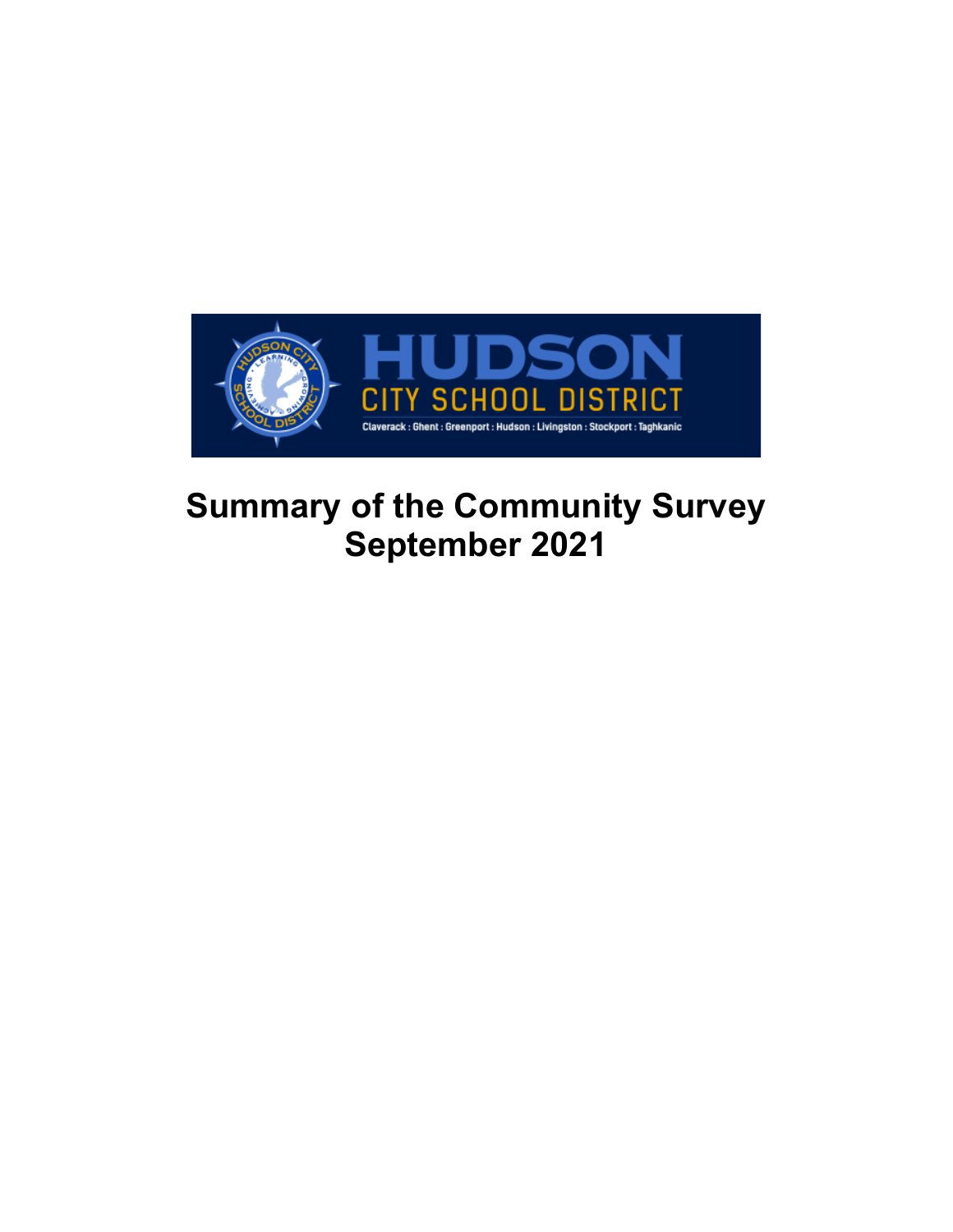# **Table of Contents**

| <b>Executive Summary</b>                       | 1  |
|------------------------------------------------|----|
| <b>Question 1 and 2: Survey Demographics</b>   | 3  |
| <b>Question 3: Previous Positions</b>          | 3  |
| <b>Question 4: Experiences and Skillsets</b>   | 4  |
| <b>Question 5: Personal Characteristics</b>    | 7  |
| Question 6 and 7: Greatest Needs of Hudson CSD | 11 |
| <b>Question 8: Questions to Ask Candidates</b> | 34 |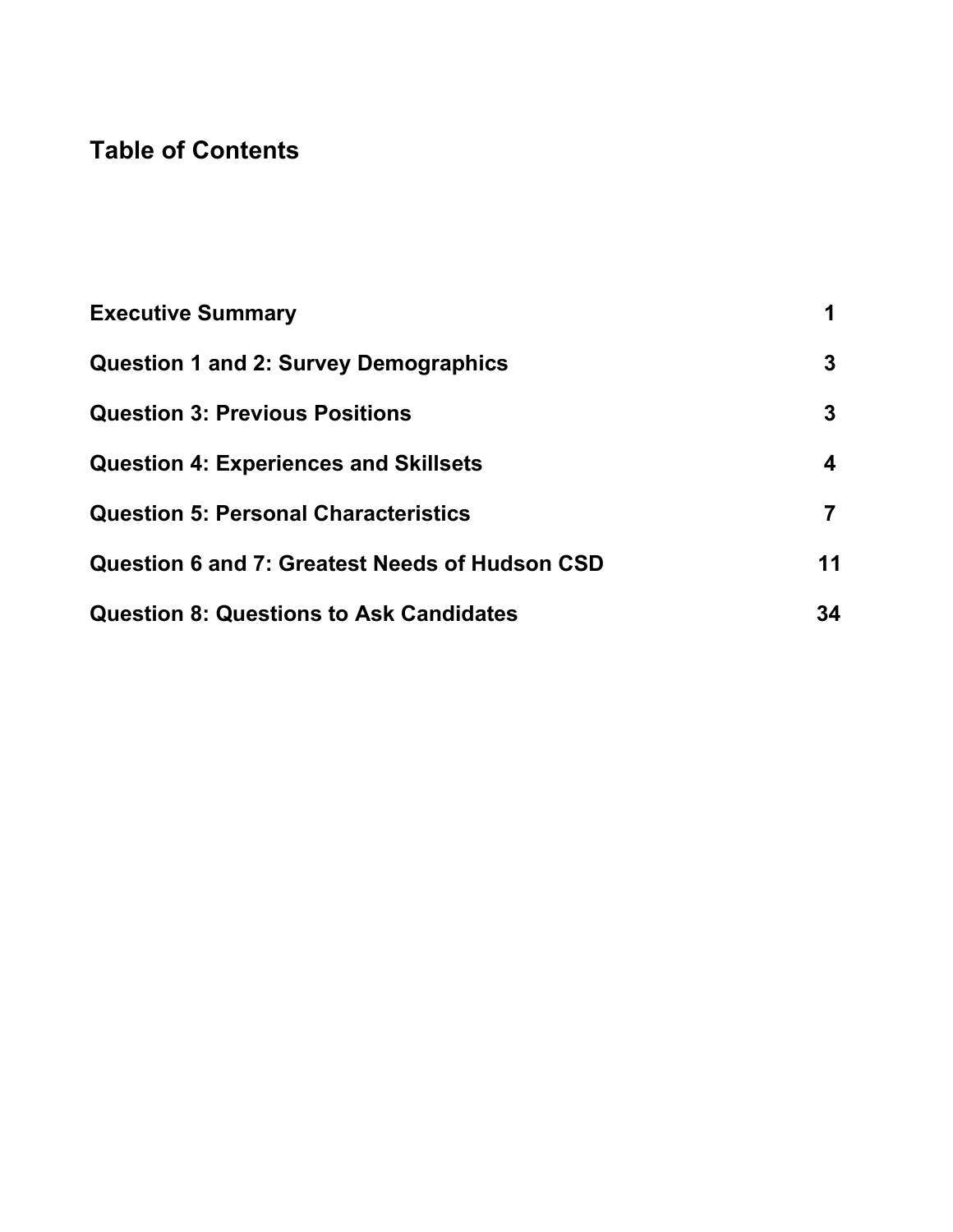# **Executive Summary**

Questar III BOCES created an online community survey for the Hudson CSD Superintendent Search with the input of the Hudson CSD. A link to the survey was posted on the Hudson CSD website on August 20 and closed on September 10. The link was also shared on the district's Facebook page and in the Register Star newspaper. Parents, guardians, and staff were also invited to participate via email.

A total of 416 community responded to the survey, with approximately 63 percent of participants fully completing the survey. The highest number of respondents were parents with a child or children in school (38.7 percent). Community members without children in school were the second highest group of respondents representing 27.8 percent of respondents. The third highest respondent group was that of instructional staff representing 24.8 percent of total respondents followed by non-instructional staff representing 10.9 percent of respondents. Students at Hudson CSD represented 1.4 percent of the total respondents.

The third question asked respondents to select up to three different positions that would prove most valuable for the next superintendent in Hudson CSD. The top three responses were teacher (24.4 percent), building principal (19.2 percent), and superintendent in another school district (16.4 percent)

The fourth question asked respondents to place weight on specific experiences and skill areas that superintendent candidates may process. The top 10 responses, rated as critically important or above average importance, included:

- 1. Ability to lead and direct an effective management team (96.35 percent)
- 2. Commitment to continuous improvement (93.68 percent)
- 3. Love of students and public education (93.02 percent)
- 4. Maintains visibility and accessibility to students, staff, and parents (90.7 percent)
- 5. Ability to think outside the box and be creative (90.36 percent)
- 6. Exceptional communication and public relation skills (90.03 percent)
- 7. Proven track record of raising student achievement (89.37 percent)
- 7. Ability to develop a vision for the district (89.37 percent)
- 9. Strong communication with the school board (87.37 percent)
- 10.Strong knowledge of curriculum and evaluation best practices (86.38 percent)

The fifth question asked respondents to weigh what importance the board should place on various personal characteristics. The top 10 characteristics desired by respondents were:

- 1. Honest and ethical (98.95 percent)
- 2. High level of personal integrity (97.55 percent)
- 3. Collaborative/knows how to work with others (97.54 percent)
- 4. A strong communicator (96.85 percent)
- 5. Problem solver (93.33 percent)
- 5. Approachable (93.33 percent)
- 7. Ability to seek support when needed (91.93 percent)
- 8. Resourceful (90.53 percent)
- 8. Transparent (90.53 percent)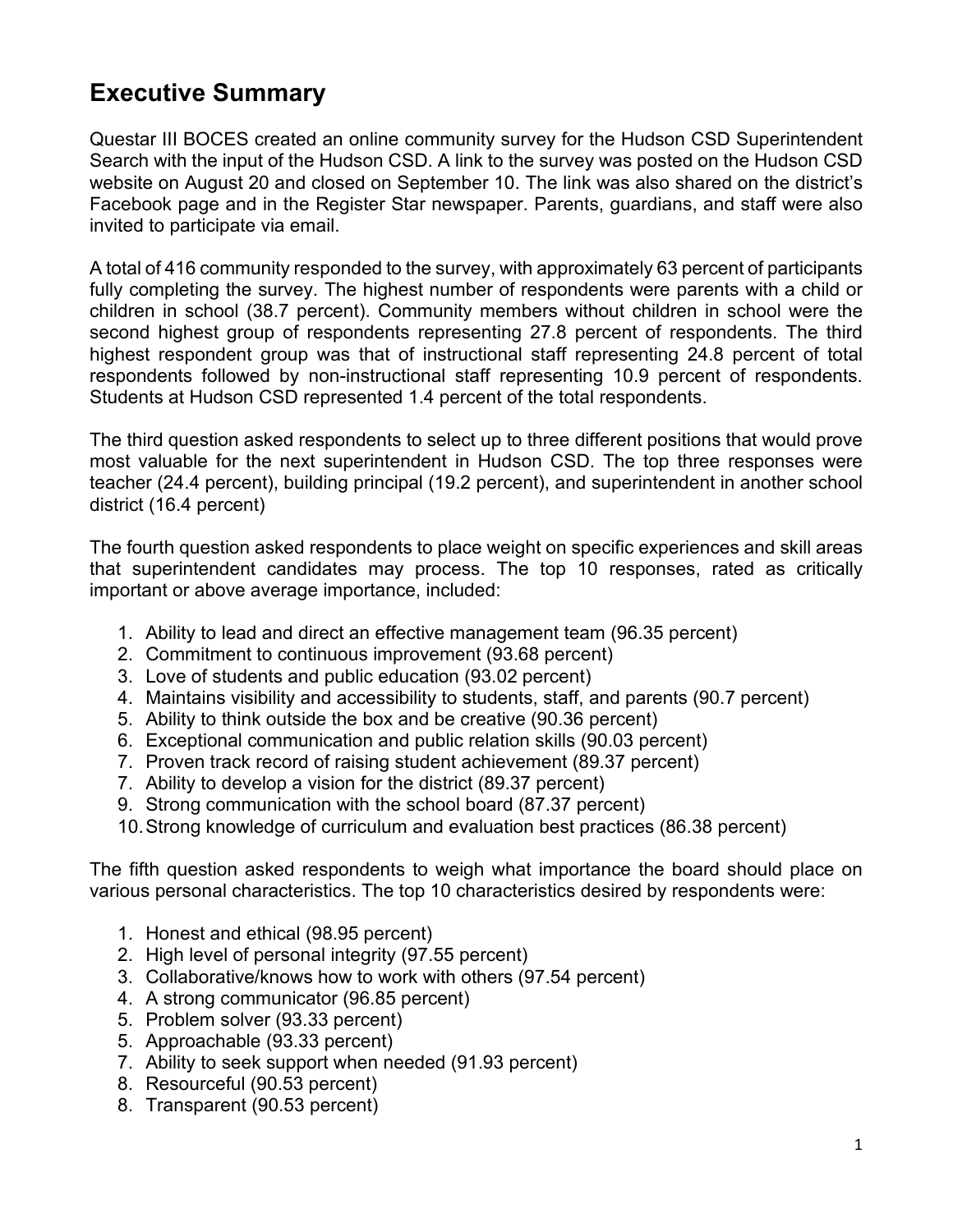10.Firm and fair (89.82 percent)

10.Strong sense of dedication (89.82 percent)

The sixth question asked respondents to identify the greatest need of Hudson CSD over the next year. Respondents indicated 447 different areas, which were grouped under 24 topics. The greatest needs related to budget, leadership and vision, and COVID/Health and Safety.

The seventh question asked respondents to list the great needs of Hudson CSD over the next two years. Respondents indicated 384 different areas, which were grouped under 17 topics. The greatest needs related to student programming, budget, and improving results/ expectations.

The final survey question asked community members to provide a question they would like the school board to ask candidates for the superintendent position. A total of 169 questions were submitted. These questions were organized and grouped by topic, without any editing or reformatting of what was provided by respondents. The top three categories include: questions about a candidate's vision or leadership, questions about experience and candidacy, and those related to student opportunities and outcomes. These questions, listed on pages 34-40, are ranked in order by the number of similar questions related to that topic.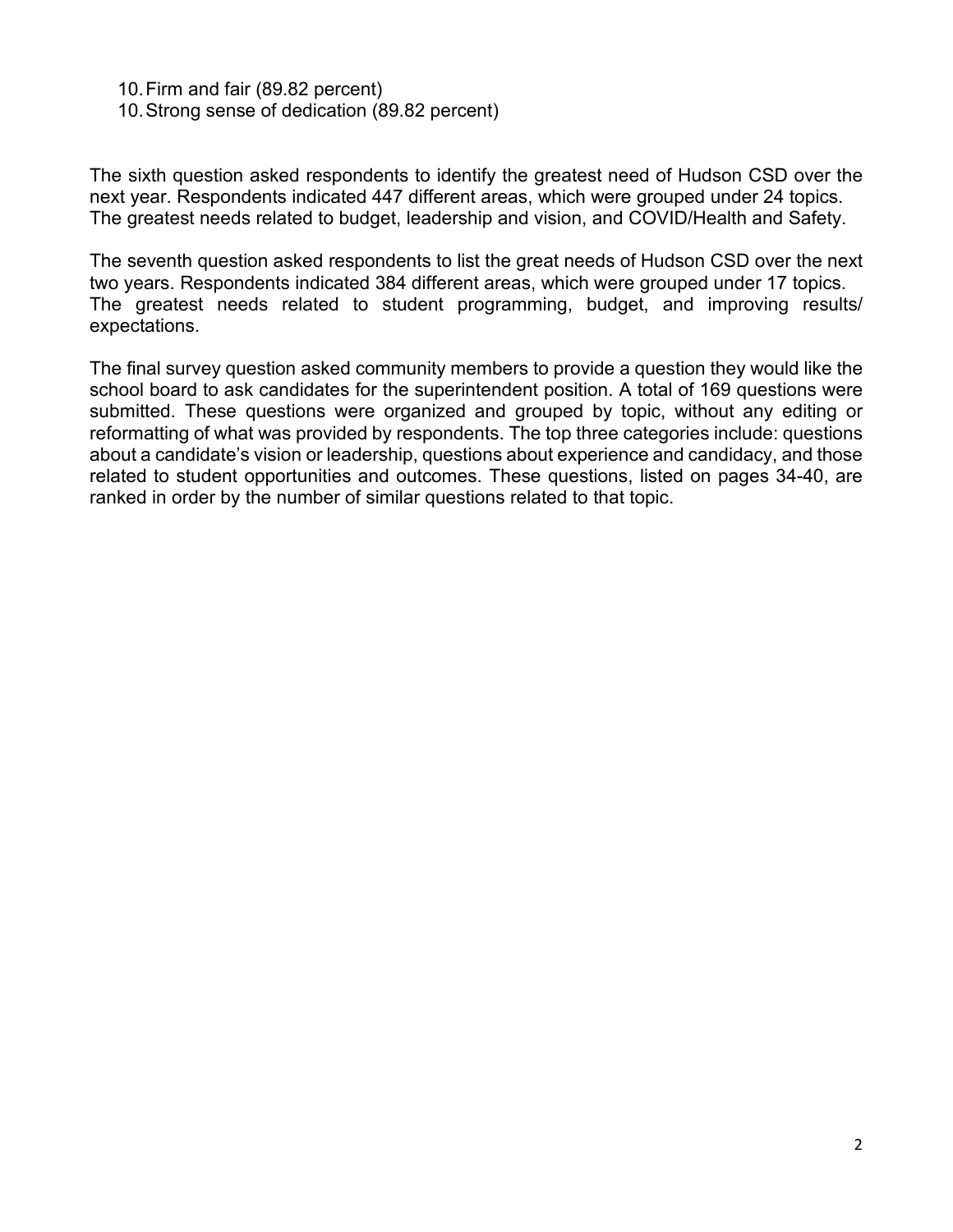# **Question 1: Which of the following best describes your role?**

- 249 full-time district residents (69.36 percent)
- 99 part-time district residents (27.58 percent)
- 99 live outside the district employed by the district (3.06 percent)

# **Question 2: I am also a?**

- 139 parents with a child or children attending Hudson CSD (38.72 percent)
- 89 instructional staff members at Hudson CSD (24.79 percent)
- 87 community members with children attending Hudson CSD (24.23 percent)
- 39 non-instructional staff members at Hudson CSD (10.86 percent)
- 5 students at Hudson CSD (1.39 percent)

# **Question 3: Which prior positions do you think would prove most valuable for the next superintendent? (You may check up to THREE positions)**

- *Teacher (221)*
- *Building principal (174)*
- *Superintendent in another school district (148)*
- *Assistant superintendent (140)*
- Leadership position outside of public education (68)
- Department chair/curriculum leader (57)
- Business official/school finance (46)
- Special education director (35)
- Human resources director (16)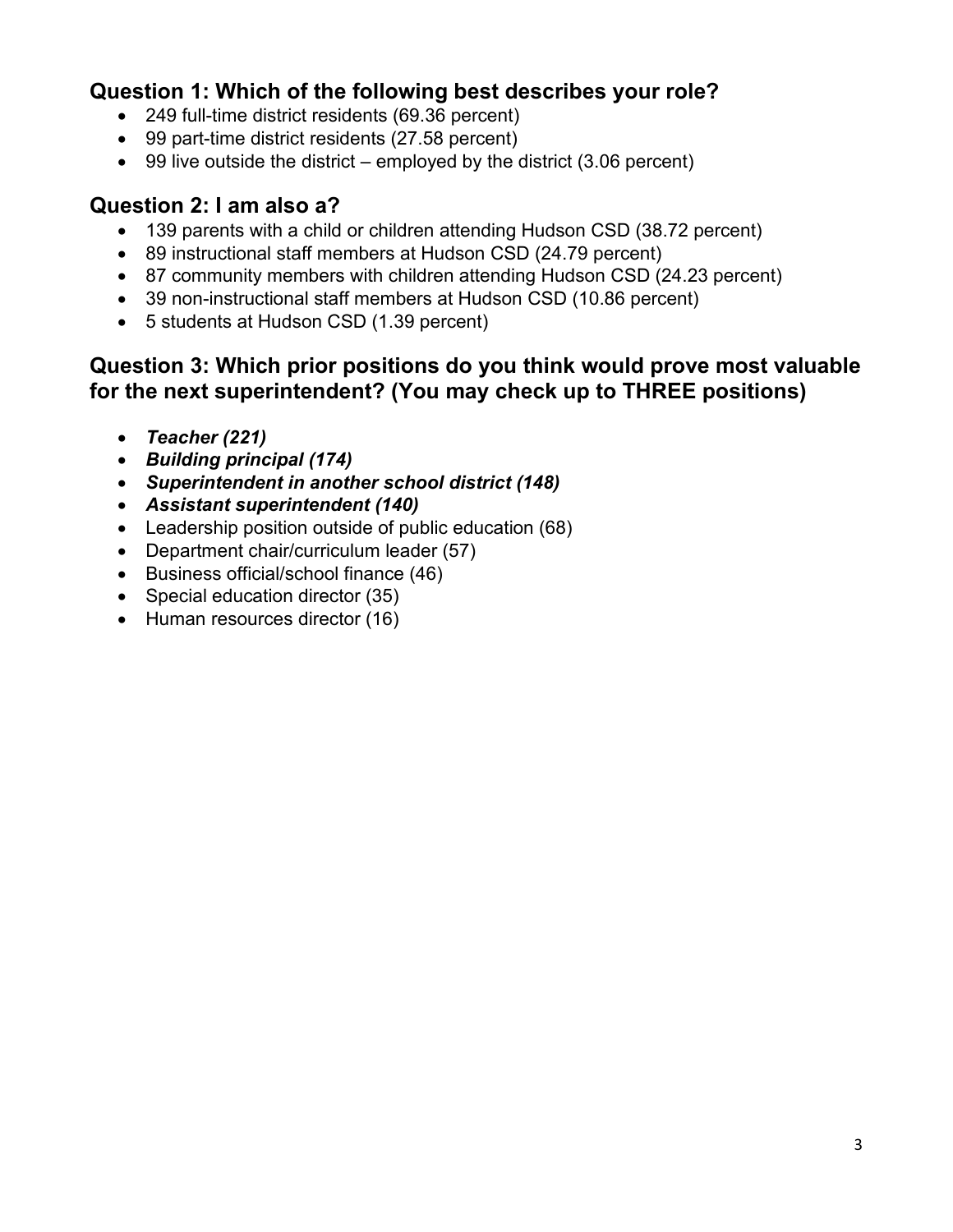**Question 4: Listed below are specific experiences and skill area that superintendent candidates may possess. From your perspective, how much weight should the Board place on each area? Rate the importance of each area using the scale.**

| <b>Question</b>                                                              | <b>Critically</b><br><b>Important</b> |     | <b>Above</b><br><b>Average</b><br><b>Importance</b> |     | <b>Of Average</b><br>Importance |    | <b>Below</b><br><b>Average</b><br>Importance |                | <b>Relatively</b><br><b>Unimportant</b> |                | <b>Total</b> |
|------------------------------------------------------------------------------|---------------------------------------|-----|-----------------------------------------------------|-----|---------------------------------|----|----------------------------------------------|----------------|-----------------------------------------|----------------|--------------|
| Proven track record<br>of raising student<br>achievement                     | 55.48%                                | 167 | 33.89%                                              | 102 | 10.30%                          | 31 | 0.33%                                        | 1              | 0.00%                                   | 0              | 301          |
| Fosters the<br>professional<br>development and<br>growth of staff            | 49.17%                                | 148 | 32.23%                                              | 97  | 16.61%                          | 50 | 1.33%                                        | $\overline{4}$ | 0.66%                                   | $\overline{2}$ | 301          |
| <b>Exceptional</b><br>communication and<br>public relation skills            | 58.14%                                | 175 | 31.89%                                              | 96  | 8.31%                           | 25 | 1.33%                                        | $\overline{4}$ | 0.33%                                   | $\mathbf{1}$   | 301          |
| Ability to lead and<br>direct an effective<br>management team                | 74.09%                                | 223 | 22.26%                                              | 67  | 3.32%                           | 10 | 0.33%                                        | $\mathbf{1}$   | 0.00%                                   | 0              | 301          |
| <b>Strong knowledge</b><br>of curriculum and<br>evaluation best<br>practices | 54.15%                                | 163 | 32.23%                                              | 97  | 11.63%                          | 35 | 1.33%                                        | 4              | 0.66%                                   | $\overline{2}$ | 301          |
| <b>Strong</b><br>communication with<br>the school board                      | 56.81%                                | 171 | 30.56%                                              | 92  | 11.30%                          | 34 | 1.00%                                        | 3              | 0.33%                                   | $\mathbf{1}$   | 301          |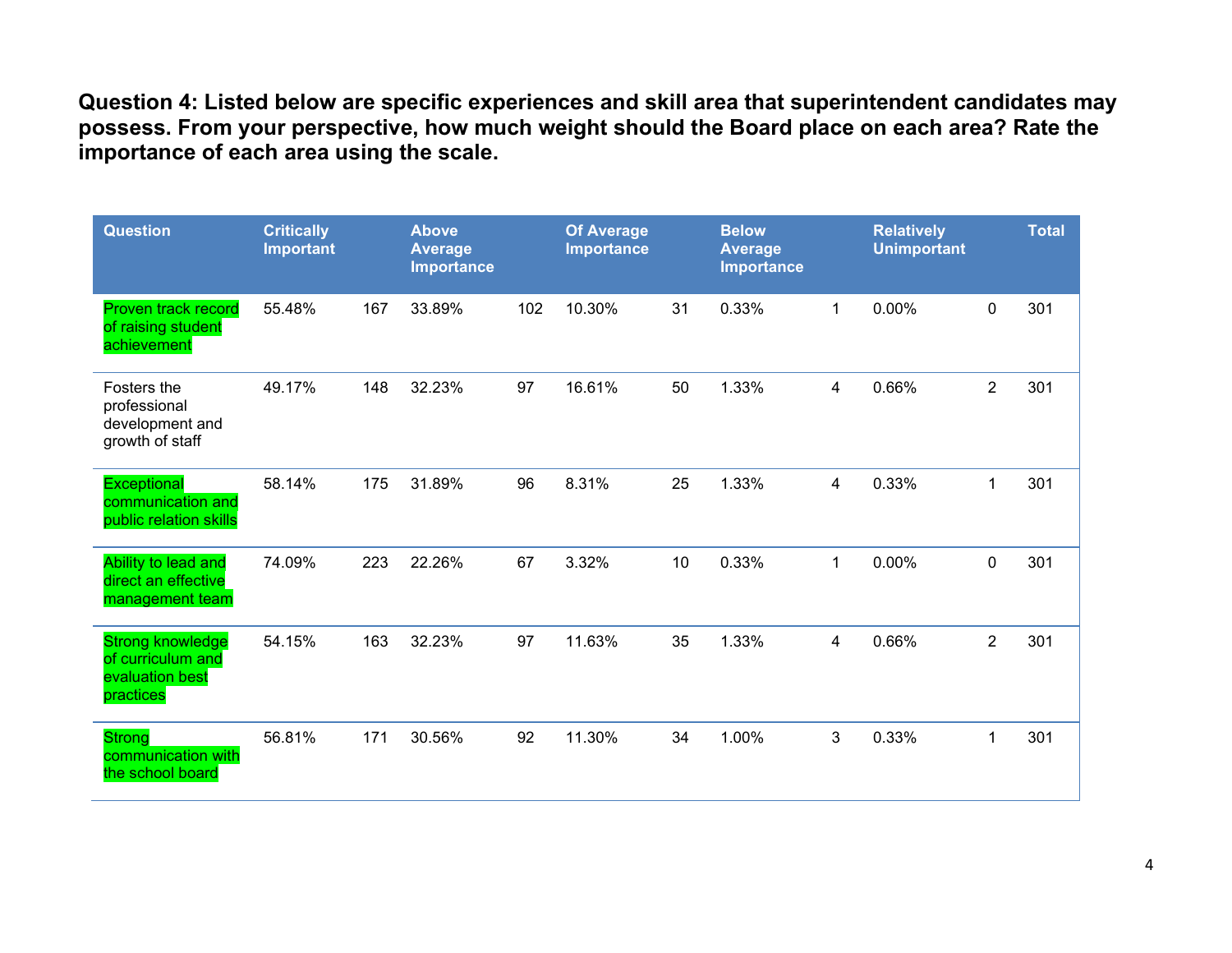| Knowledge of<br>technology                                                             | 21.93% | 66  | 39.53% | 119 | 34.55% | 104 | 2.66% | 8              | 1.33% | 4              | 301 |
|----------------------------------------------------------------------------------------|--------|-----|--------|-----|--------|-----|-------|----------------|-------|----------------|-----|
| <b>Ability to think</b><br>outside the box and<br>be creative                          | 58.47% | 176 | 31.89% | 96  | 9.63%  | 29  | 0.00% | 0              | 0.00% | $\pmb{0}$      | 301 |
| <b>Maintains visibility</b><br>and accessibility to<br>students, staff, and<br>parents | 63.79% | 192 | 26.91% | 81  | 8.97%  | 27  | 0.33% | $\mathbf 1$    | 0.00% | 0              | 301 |
| Experience working<br>with elected<br>officials and<br>community leader                | 25.25% | 76  | 42.19% | 127 | 28.57% | 86  | 3.65% | 11             | 0.33% | $\mathbf{1}$   | 301 |
| Familiarity with<br>small city school<br>districts                                     | 36.21% | 109 | 37.54% | 113 | 22.26% | 67  | 2.33% | $\overline{7}$ | 1.66% | 5              | 301 |
| Love of students<br>and public<br>education                                            | 76.08% | 229 | 16.94% | 51  | 6.64%  | 20  | 0.00% | $\pmb{0}$      | 0.33% | $\mathbf{1}$   | 301 |
| Experience with<br>labor negotiations<br>and contracts                                 | 29.90% | 90  | 41.20% | 124 | 27.24% | 82  | 1.00% | 3              | 0.66% | $\overline{2}$ | 301 |
| Human resources<br>experience                                                          | 13.62% | 41  | 33.89% | 102 | 44.19% | 133 | 6.98% | 21             | 1.33% | 4              | 301 |
| Experience with<br>facilities<br>management                                            | 11.63% | 35  | 35.22% | 106 | 43.85% | 132 | 7.64% | 23             | 1.66% | 5              | 301 |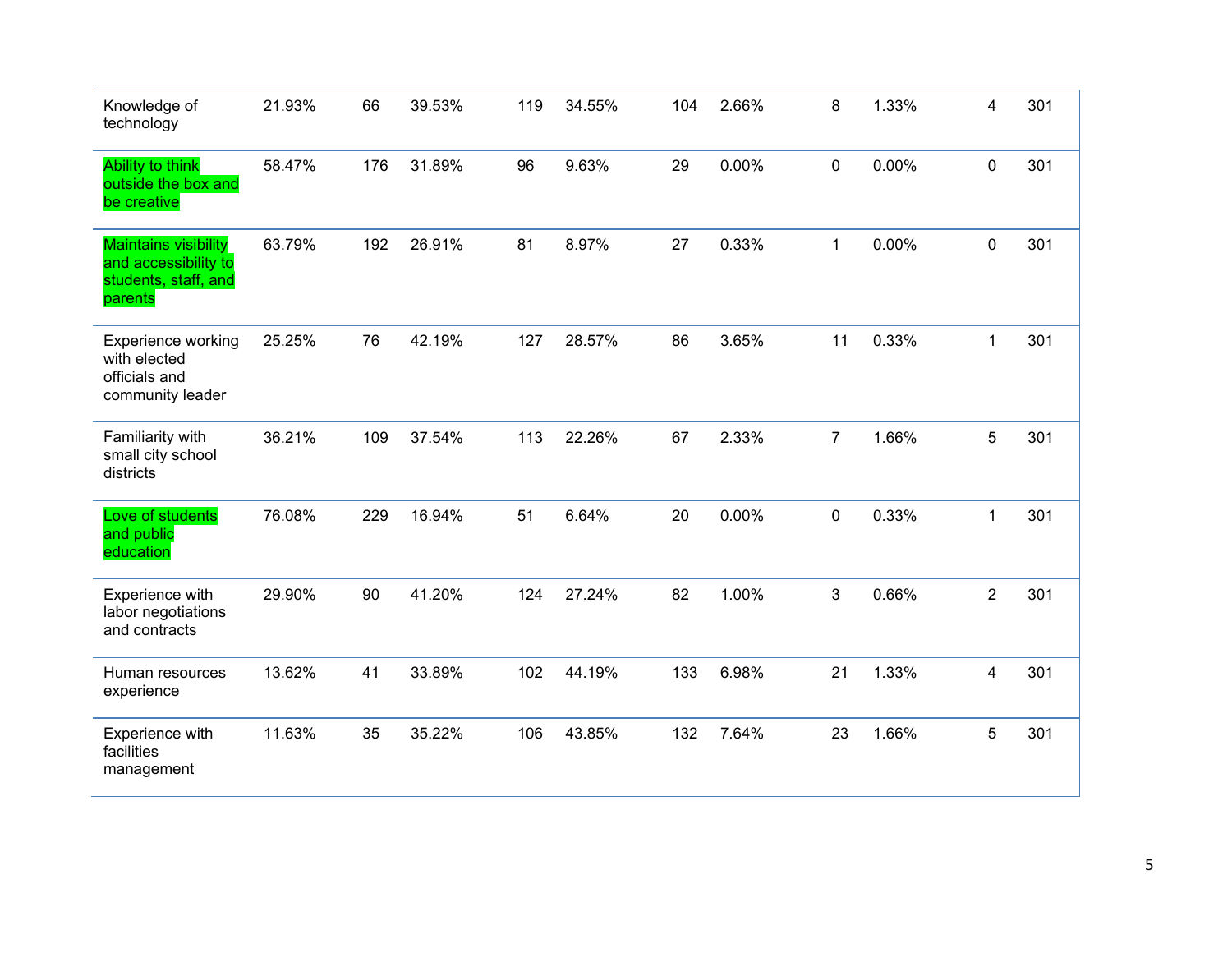| Lives in the district                                                                                                         | 22.26% | 67  | 23.59% | 71  | 32.89% | 99  | 9.97% | 30             | 11.30% | 34           | 301 |
|-------------------------------------------------------------------------------------------------------------------------------|--------|-----|--------|-----|--------|-----|-------|----------------|--------|--------------|-----|
| Is visible in the<br>district                                                                                                 | 49.17% | 148 | 31.56% | 95  | 14.29% | 43  | 3.99% | 12             | 1.00%  | $\mathbf{3}$ | 301 |
| Experience with<br>budget<br>development and<br>management                                                                    | 43.52% | 131 | 38.54% | 116 | 16.61% | 50  | 1.00% | 3              | 0.33%  | $\mathbf 1$  | 301 |
| Doctorate degree                                                                                                              | 13.62% | 41  | 25.25% | 76  | 40.86% | 123 | 7.64% | 23             | 12.62% | 38           | 301 |
| Knows about the<br>latest best practices<br>such as Diversity,<br>Equity & Inclusion<br>(DEI), Restorative<br>Practices, etc. | 39.87% | 120 | 34.88% | 105 | 18.27% | 55  | 3.32% | 10             | 3.65%  | 11           | 301 |
| Budget savvy                                                                                                                  | 38.21% | 115 | 41.86% | 126 | 18.60% | 56  | 1.00% | 3              | 0.33%  | 1            | 301 |
| Ability to develop a<br>vision for the district                                                                               | 60.13% | 181 | 29.24% | 88  | 9.97%  | 30  | 0.66% | $\overline{2}$ | 0.00%  | $\pmb{0}$    | 301 |
| <b>Commitment to</b><br>continuous<br>improvement                                                                             | 64.78% | 195 | 28.90% | 87  | 5.65%  | 17  | 0.66% | $\overline{c}$ | 0.00%  | 0            | 301 |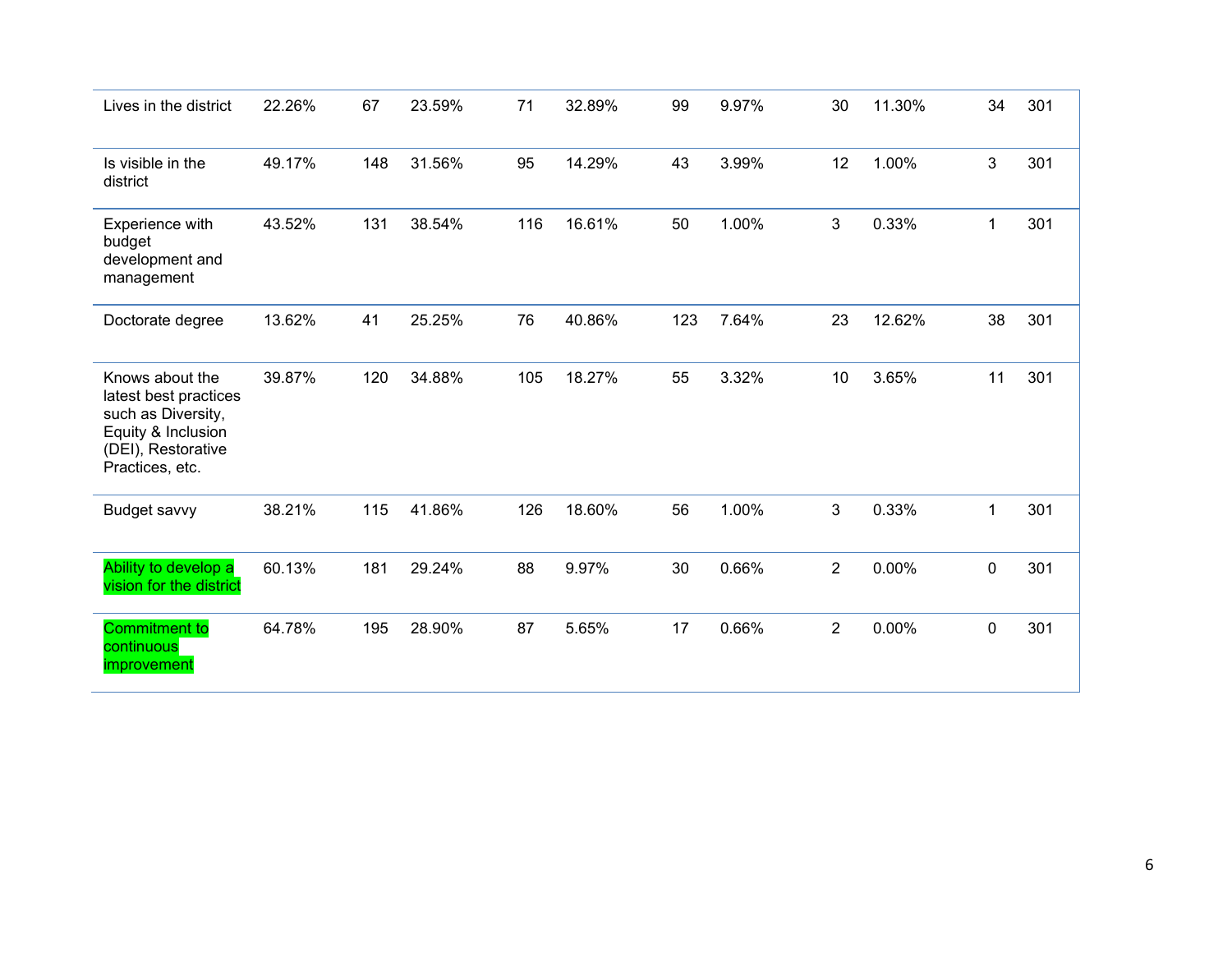**Question 5: Listed below are personal characteristics that superintendent candidates may possess. From your perspective, how much weight should the Board place on each characteristic when assessing each candidate. Rate the importance of each by using the scale.**

| <b>Question</b>                            | <b>Critically</b><br>Important |     | <b>Above</b><br><b>Average</b><br>Importance |     | <b>Of Average</b><br>Importance |    | <b>Below</b><br><b>Average</b><br>Importance |                | <b>Relatively</b><br><b>Unimportant</b> |                | <b>Total</b> |
|--------------------------------------------|--------------------------------|-----|----------------------------------------------|-----|---------------------------------|----|----------------------------------------------|----------------|-----------------------------------------|----------------|--------------|
| A strong<br>communicator                   | 66.67%                         | 190 | 30.18%                                       | 86  | 2.81%                           | 8  | 0.00%                                        | 0              | 0.35%                                   | $\mathbf 1$    | 285          |
| Visionary                                  | 41.75%                         | 119 | 42.11%                                       | 120 | 14.04%                          | 40 | 1.40%                                        | $\overline{4}$ | 0.70%                                   | $\overline{2}$ | 285          |
| Goal-oriented                              | 45.61%                         | 130 | 42.81%                                       | 122 | 11.23%                          | 32 | 0.00%                                        | $\mathbf 0$    | 0.35%                                   | $\mathbf{1}$   | 285          |
| <b>Honest and ethical</b>                  | 87.72%                         | 250 | 11.23%                                       | 32  | 1.05%                           | 3  | 0.00%                                        | 0              | $0.00\%$                                | $\pmb{0}$      | 285          |
| Ambitious                                  | 37.19%                         | 106 | 36.14%                                       | 103 | 23.16%                          | 66 | 2.81%                                        | 8              | 0.70%                                   | $\overline{2}$ | 285          |
| Tenacious/does not<br>give up              | 47.02%                         | 134 | 37.19%                                       | 106 | 13.68%                          | 39 | 1.40%                                        | 4              | 0.70%                                   | $\overline{2}$ | 285          |
| Assertive                                  | 30.18%                         | 86  | 40.35%                                       | 115 | 28.07%                          | 80 | 1.05%                                        | 3              | 0.35%                                   | $\mathbf 1$    | 285          |
| <b>Firm and fair</b>                       | 53.68%                         | 153 | 36.14%                                       | 103 | 9.12%                           | 26 | 0.35%                                        | $\mathbf{1}$   | 0.70%                                   | $\overline{2}$ | 285          |
| <b>High level of</b><br>personal integrity | 74.04%                         | 211 | 23.51%                                       | 67  | 1.75%                           | 5  | 0.35%                                        | 1              | 0.35%                                   | $\mathbf 1$    | 285          |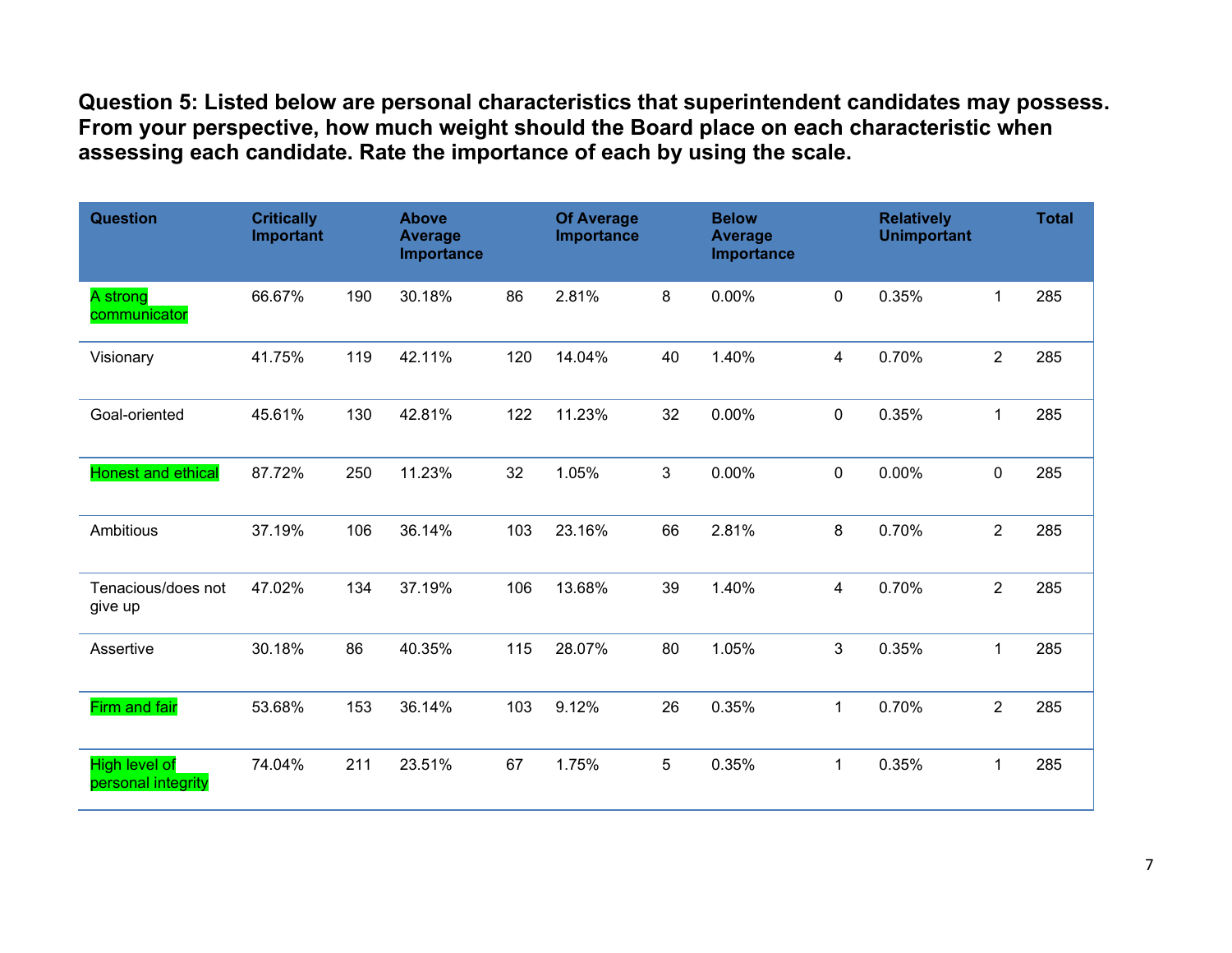| Resourceful                                              | 48.07% | 137 | 42.46% | 121 | 9.12%  | 26  | 0.35% | $\mathbf{1}$   | 0.00% | 0                       | 285 |
|----------------------------------------------------------|--------|-----|--------|-----|--------|-----|-------|----------------|-------|-------------------------|-----|
| Approachable                                             | 68.07% | 194 | 25.26% | 72  | 6.67%  | 19  | 0.00% | $\mathbf 0$    | 0.00% | 0                       | 285 |
| Driven                                                   | 35.79% | 102 | 40.35% | 115 | 20.70% | 59  | 2.81% | 8              | 0.35% | $\mathbf{1}$            | 285 |
| Personable                                               | 54.69% | 115 | 33.33% | 95  | 11.58% | 33  | 0.00% | $\mathbf 0$    | 0.70% | $\overline{2}$          | 285 |
| Risk taker                                               | 17.19% | 49  | 35.79% | 102 | 37.89% | 108 | 7.37% | 21             | 1.75% | $\overline{5}$          | 285 |
| Passionate                                               | 51.58% | 147 | 33.33% | 95  | 14.74% | 42  | 0.35% | $\mathbf{1}$   | 0.00% | $\pmb{0}$               | 285 |
| <b>Transparent</b>                                       | 68.42% | 195 | 22.11% | 63  | 9.12%  | 26  | 0.35% | $\mathbf{1}$   | 0.00% | $\pmb{0}$               | 285 |
| <b>Collaborative/knows</b><br>how to work with<br>others | 71.58% | 204 | 25.96% | 74  | 2.11%  | 6   | 0.35% | $\mathbf{1}$   | 0.00% | $\mathbf 0$             | 285 |
| Visible                                                  | 50.18% | 143 | 31.23% | 89  | 16.14% | 46  | 1.05% | $\mathbf{3}$   | 1.40% | $\overline{\mathbf{4}}$ | 285 |
| Humble                                                   | 41.05% | 117 | 33.33% | 95  | 20.00% | 57  | 2.11% | 6              | 3.51% | 10                      | 285 |
| Confident                                                | 38.95% | 111 | 41.05% | 117 | 18.95% | 54  | 0.70% | $\overline{2}$ | 0.35% | $\mathbf{1}$            | 285 |
| Delegator                                                | 32.63% | 93  | 39.30% | 112 | 25.26% | 72  | 0.70% | $\overline{2}$ | 2.11% | 6                       | 285 |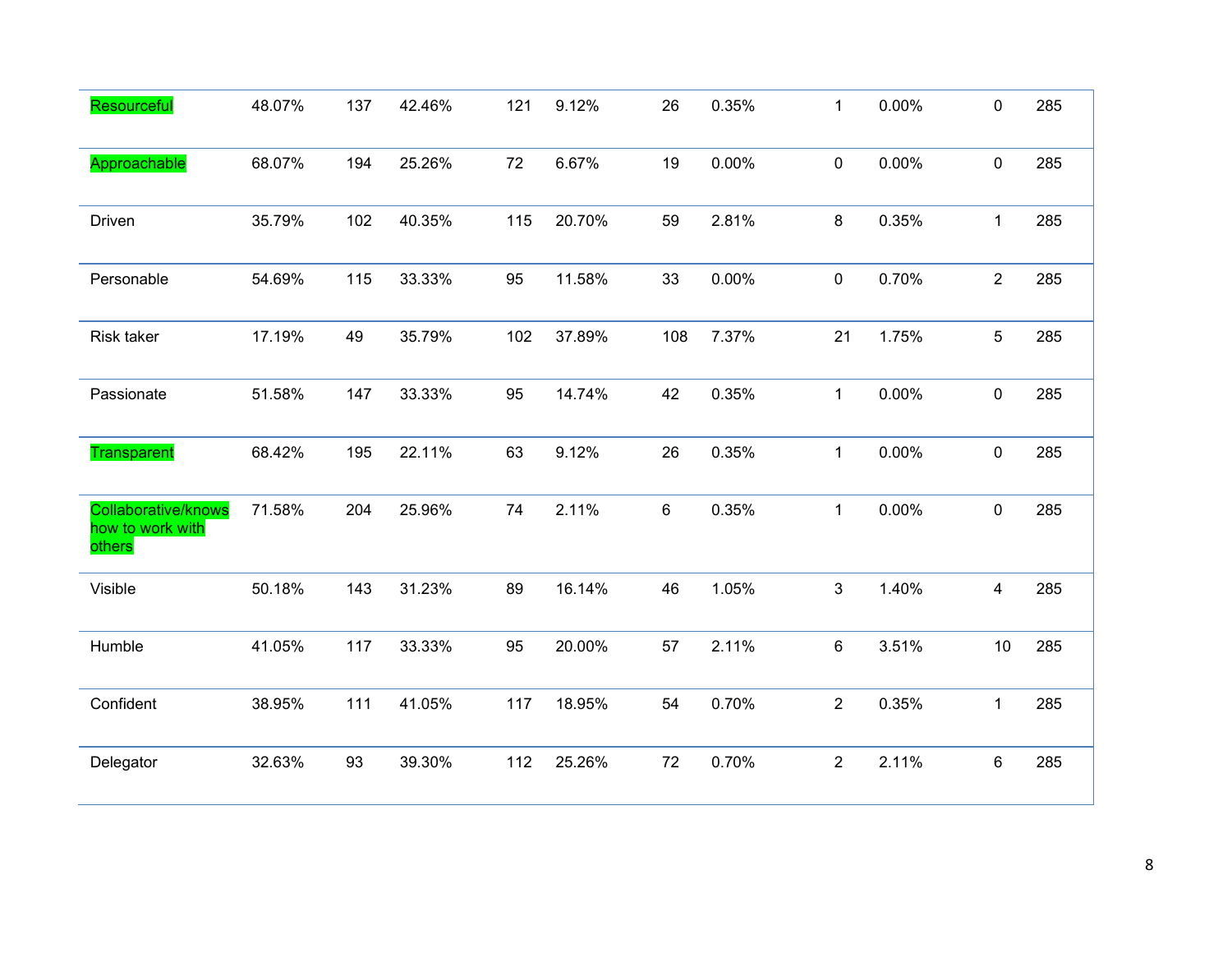| Outgoing                       | 29.12% | 83  | 35.79% | 102 | 29.12% | 83 | 3.86% | 11             | 2.11% | 6              | 285 |
|--------------------------------|--------|-----|--------|-----|--------|----|-------|----------------|-------|----------------|-----|
| Flexible                       | 42.46% | 121 | 39.30% | 112 | 15.79% | 45 | 1.05% | $\mathbf{3}$   | 1.40% | 4              | 285 |
| Equitable                      | 54.39% | 155 | 31.93% | 91  | 12.63% | 36 | 0.70% | $\overline{2}$ | 0.35% | $\mathbf 1$    | 285 |
| Empathetic/open to<br>others   | 53.68% | 153 | 34.74% | 99  | 10.88% | 31 | 0.35% | $\mathbf 1$    | 0.35% | $\mathbf{1}$   | 285 |
| Kind                           | 48.77% | 139 | 30.18% | 86  | 19.65% | 56 | 1.05% | 3              | 0.35% | $\mathbf{1}$   | 285 |
| Creative                       | 40.00% | 114 | 38.60% | 110 | 20.35% | 58 | 0.70% | $\overline{2}$ | 0.35% | $\mathbf 1$    | 285 |
| Progressive                    | 40.00% | 114 | 36.49% | 104 | 18.95% | 54 | 2.81% | 8              | 1.75% | 5              | 285 |
| Consensus builder              | 29.82% | 85  | 41.75% | 119 | 25.96% | 74 | 1.40% | $\overline{4}$ | 1.05% | 3              | 285 |
| Self-reflective                | 36.84% | 105 | 40.70% | 116 | 20.00% | 57 | 1.75% | 5              | 0.70% | $\overline{2}$ | 285 |
| Problem solver                 | 60.70% | 173 | 32.63% | 93  | 6.32%  | 18 | 0.00% | $\mathbf 0$    | 0.35% | $\mathbf{1}$   | 285 |
| Thick skin/strong<br>shoulders | 46.32% | 132 | 35.09% | 100 | 16.84% | 48 | 1.40% | 4              | 0.35% | $\mathbf 1$    | 285 |
| Compassionate                  | 52.98% | 151 | 32.28% | 92  | 13.33% | 38 | 0.70% | $\overline{2}$ | 0.70% | $\overline{2}$ | 285 |
| Strong sense of<br>dedication  | 57.54% | 164 | 32.28% | 92  | 10.18% | 29 | 0.00% | 0              | 0.00% | $\mathbf 0$    | 285 |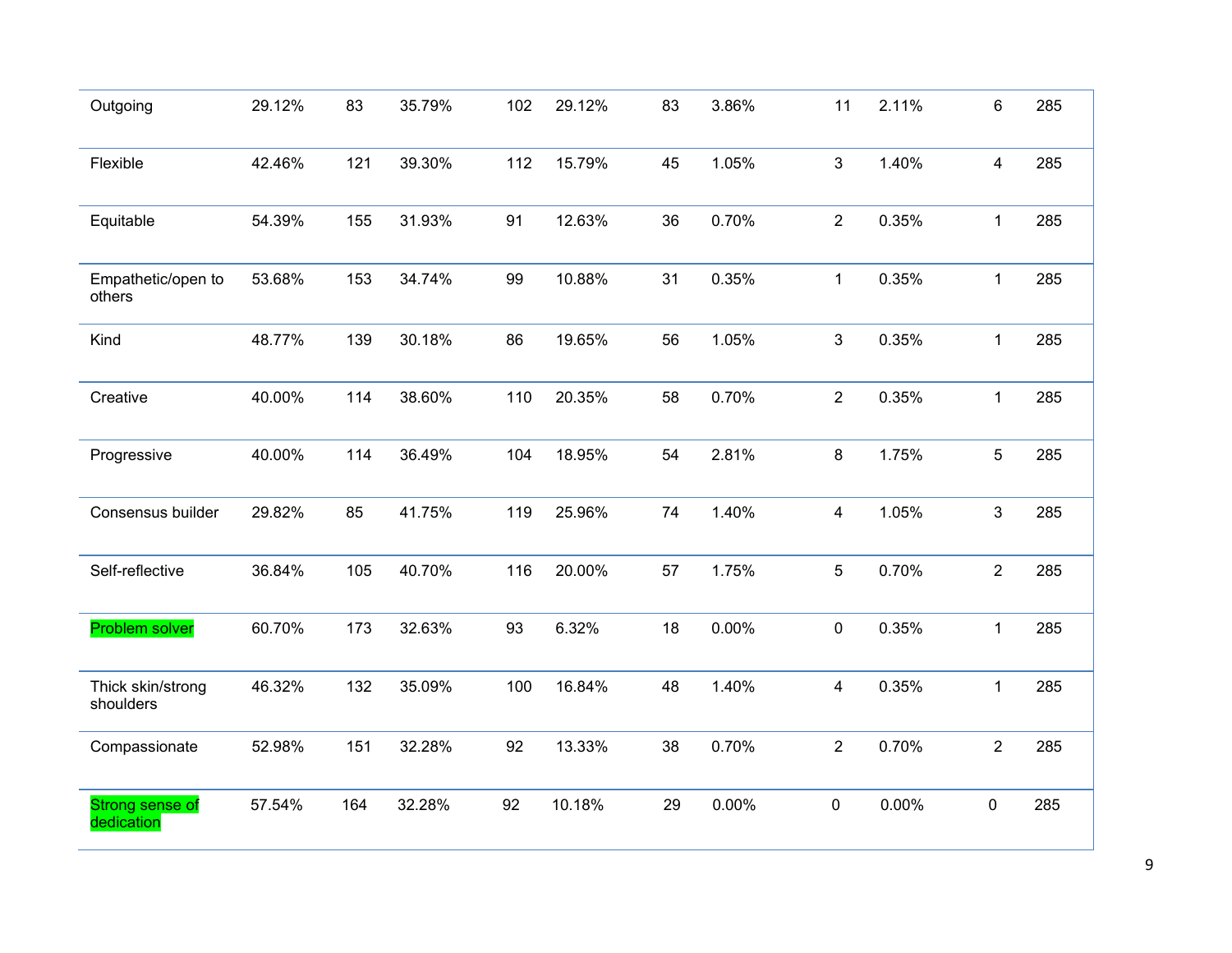| <b>Ability to seek</b><br>support when<br>needed | 58.25% | 166 | 33.68% | 96  | 8.07%  | 23 | $0.00\%$ | $\mathbf{0}$ | $0.00\%$ | $\mathbf 0$ | 285 |
|--------------------------------------------------|--------|-----|--------|-----|--------|----|----------|--------------|----------|-------------|-----|
| Sense of humor                                   | 32.63% | 93  | 32.98% | 94  | 28.07% | 80 | 4.91%    | 14           | 1.40%    | 4           | 285 |
| Innovative                                       | 40.00% | 114 | 43.16% | 123 | 15.79% | 45 | 0.70%    | 2            | 0.35%    |             | 285 |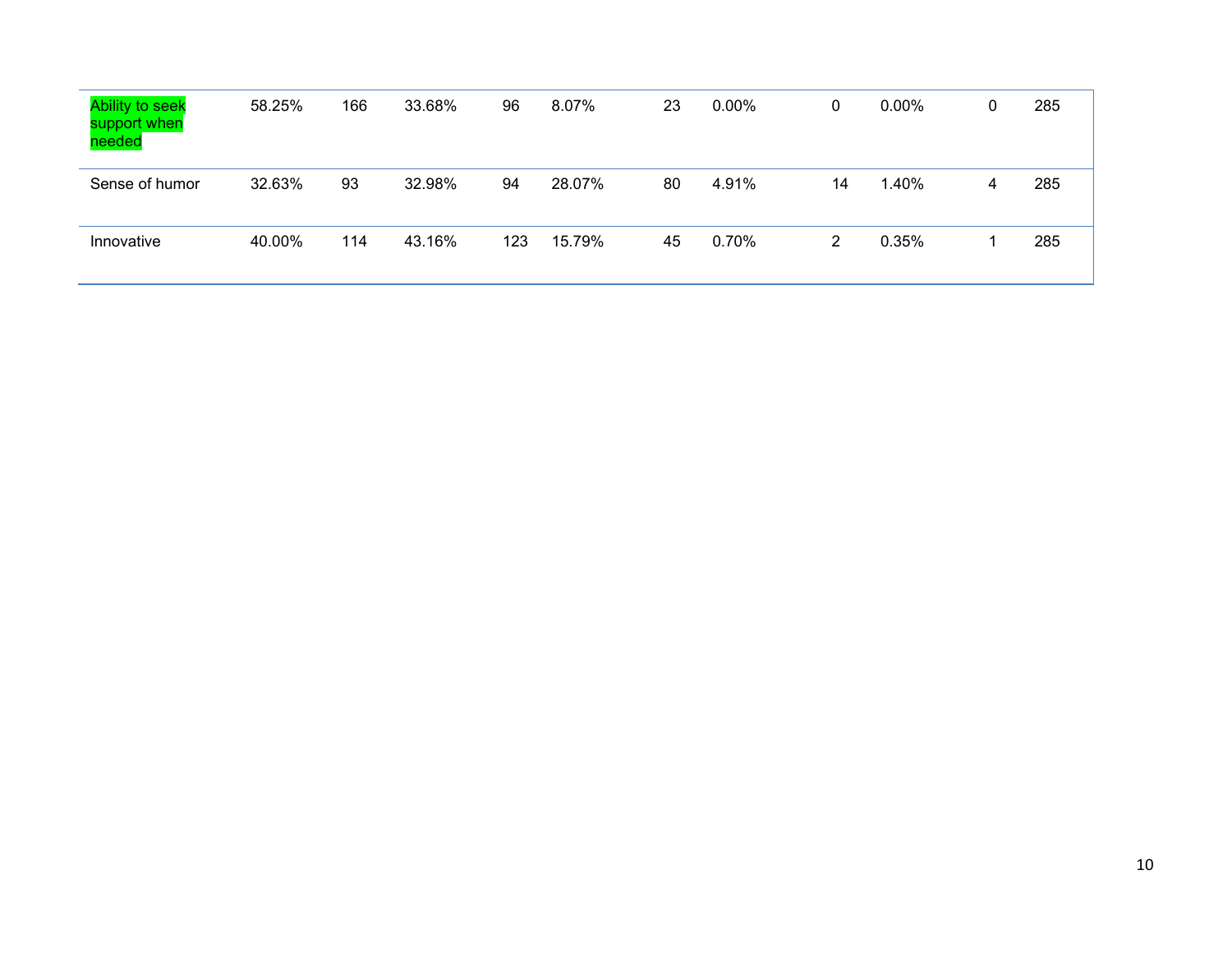# **Question 6: List up to three greatest needs of Hudson CSD over the next year**

#### *These responses were printed as entered by survey participants but grouped by category. One response was edited to protect individual privacy.*

#### **Budget (57)**

- A strong budget and sound resources for innovative programs to address needs.
- Re-evaluate transportation costs to other schools
- Pay non instructional employees a living wage
- Pay non instructional employees a living wage
- Budget
- Reduce spending to lessen tax burden
- Stop raising taxes
- CUT THE BUDGET/IMPROVE ACADEMIC PERFORMANCE
- Get more value per pupil spend in terms of education
- Reduce the budget
- Tighten the budget
- Freeze the budget
- Budget
- Creative Budgeting
- Reduce spening to lessen tax burden
- Budget for wants
- address the ever increasing budget despite declining enrollment. The community cannot support it
- Lower costs
- Lower taxes
- reduce budget
- Decrease budget
- Reduce budget
- Budget constraints
- Reduce spending
- Control costs
- Stop raising taxes
- lower budget
- reining in the budget
- Stop raising taxes
- CUT THE BUDGET/STOP WASTING MONEY
- CUT THE BUDGET/STOP WASTING MONEY
- Better budget with less bloat
- Decrease budget
- lower the taxes
- keeping costs down
- Budget cuts
- Reduce the budget
- Budget refinement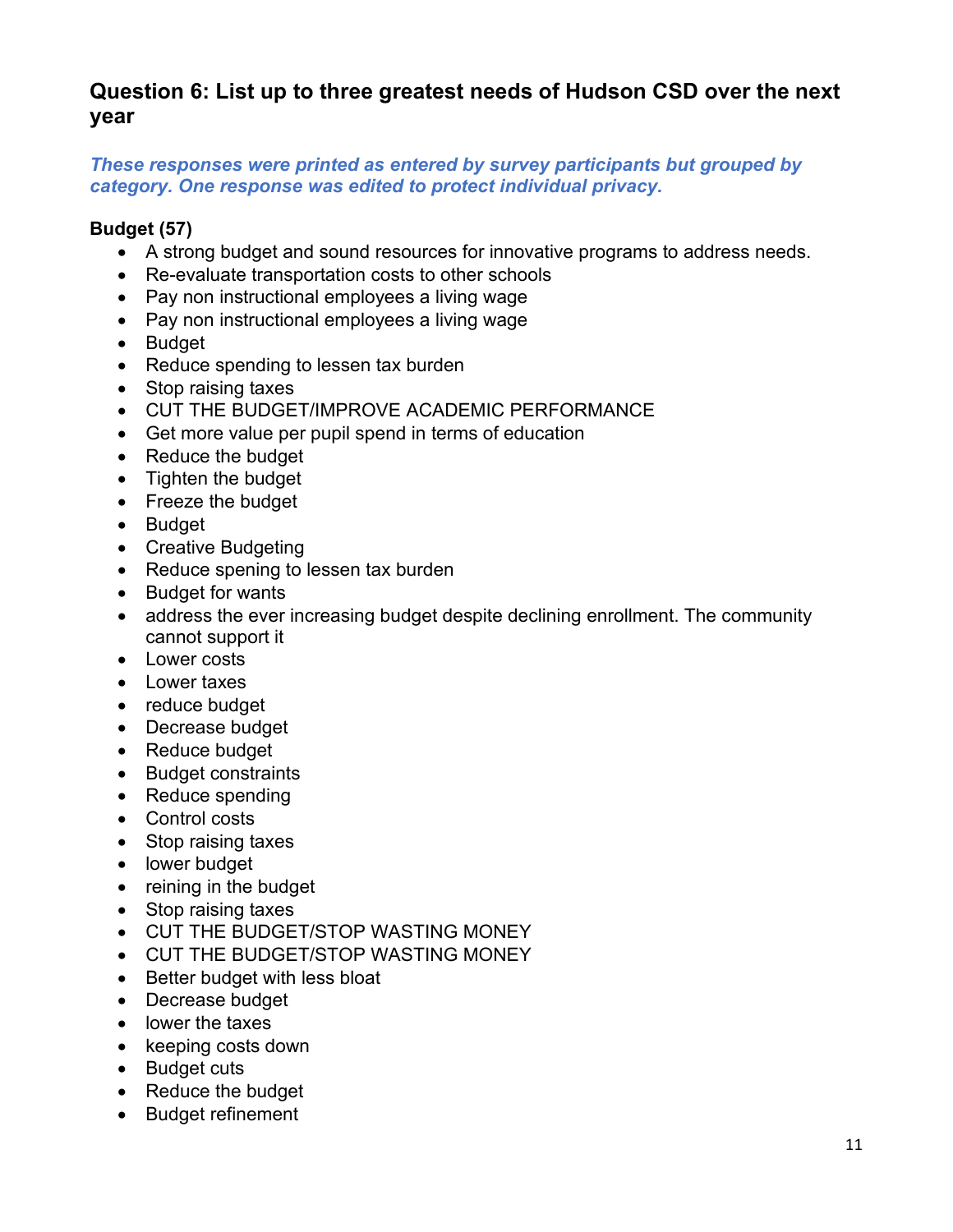- reduce transportation costs
- Stabilize budget with minimal increases to taxes
- Budget for needs
- Improve salaries of all employees so we can get more qualified teachers
- Lower taxes
- budgeting -- keep costs down
- Budget
- Better use of resources-too top heavy with admin
- appropriately fund educational programming while maintaining an efficient budget
- continued funding
- Stable government funding
- Control spending, this is not a rich district
- Maximize budgets and stimulus money to improve long term learning resources
- Pay teachers more
- Reduce spending to lessen tax burden
- More federal and state aid
- Remove excess expenses
- increasing resources
- An Administrative Staff and Board who are mindful of the additional funding, that we recently received, but that is going to go away soon and are prepared for that.

#### **Leadership, Vision (39)**

- Accountability for all superintendent, administration, faculty & staff if not here to be committed to our students and families is crucial - if doing job please find people who will
- Brings the district together to accomplish a vision and goal to improve the district.
- Strategic plan development
- Take the opportunity due to a new superintendent starting to realign and define leadership roles for all stakeholders in the district
- Hire a superintendent with experience and pay for that experience
- Clear plan for the next year
- Establish a new vision for student success in the post-pandemic world of education
- Strong leadership
- New blood
- Provides equitable leadership to all with consistent, strong communication.
- Future Direction
- Support school leadership
- Seamless transition of leadership
- Strong leadership
- Strong leadership
- Goals
- Supervision
- Leadership
- Clear and colloborative relationship
- Consistency
- Decrease central administration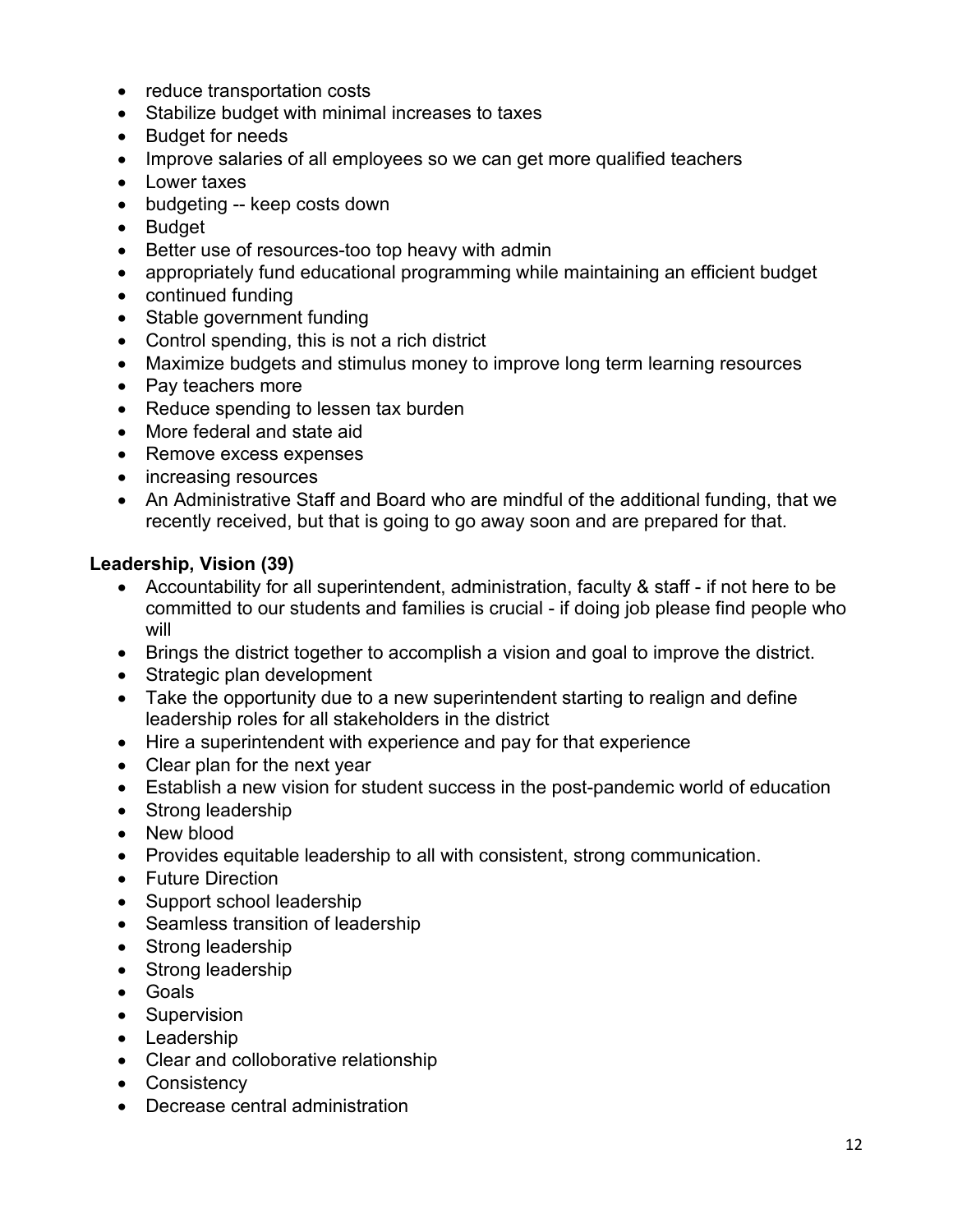- A strong replacement for Superintendent Suttmeier who is humble and willing to learn from her, and to take hold of the baton and run with it.
- New ideas
- Understands the importance of truly educating the kids in our community
- Review of all programs and updated prpgrams
- Teaching practices that represent various learning styles outside of traditional classroom lecture
- The continuing plan of being progressive in what we do in classrooms, and curriculum.
- Clear vision for the future
- Unifying staff and administration
- Re-imagining the schools relationship with students, parents, teachers and the community given what was learned in the pandemic
- Support continuous improvement cycle
- Goals
- Goals achievement
- Increased quality of education
- accountability
- foster a hard working goal oriented environment
- Rehaul
- Progression
- $\bullet$  . The contract of  $\bullet$

#### **COVID/Health and Safety (38)**

- Ensure a safe return to school
- foster safe learning environment
- Continue safe return from COVID
- To maintain strict safety rules due to COVID
- Get children back on track after COVID
- teacher morale due to pandemic
- Air filtering system upgrade
- learning loss
- no covid outbrake
- no covid outbreak
- Offer choice of in person or distance learning
- dialog on how best to spend the Covid stimulus money
- Prepare for a time of change following COVID
- support for all staff/students who are dealing with many changes in curriculum and safety procedures
- Meeting student gaps from pandemic
- Support students during COVID crisis
- Health & safety of students and staff with COVID
- COVID safety for children and staff
- Health and safety of children
- Safety
- Safety
- Safety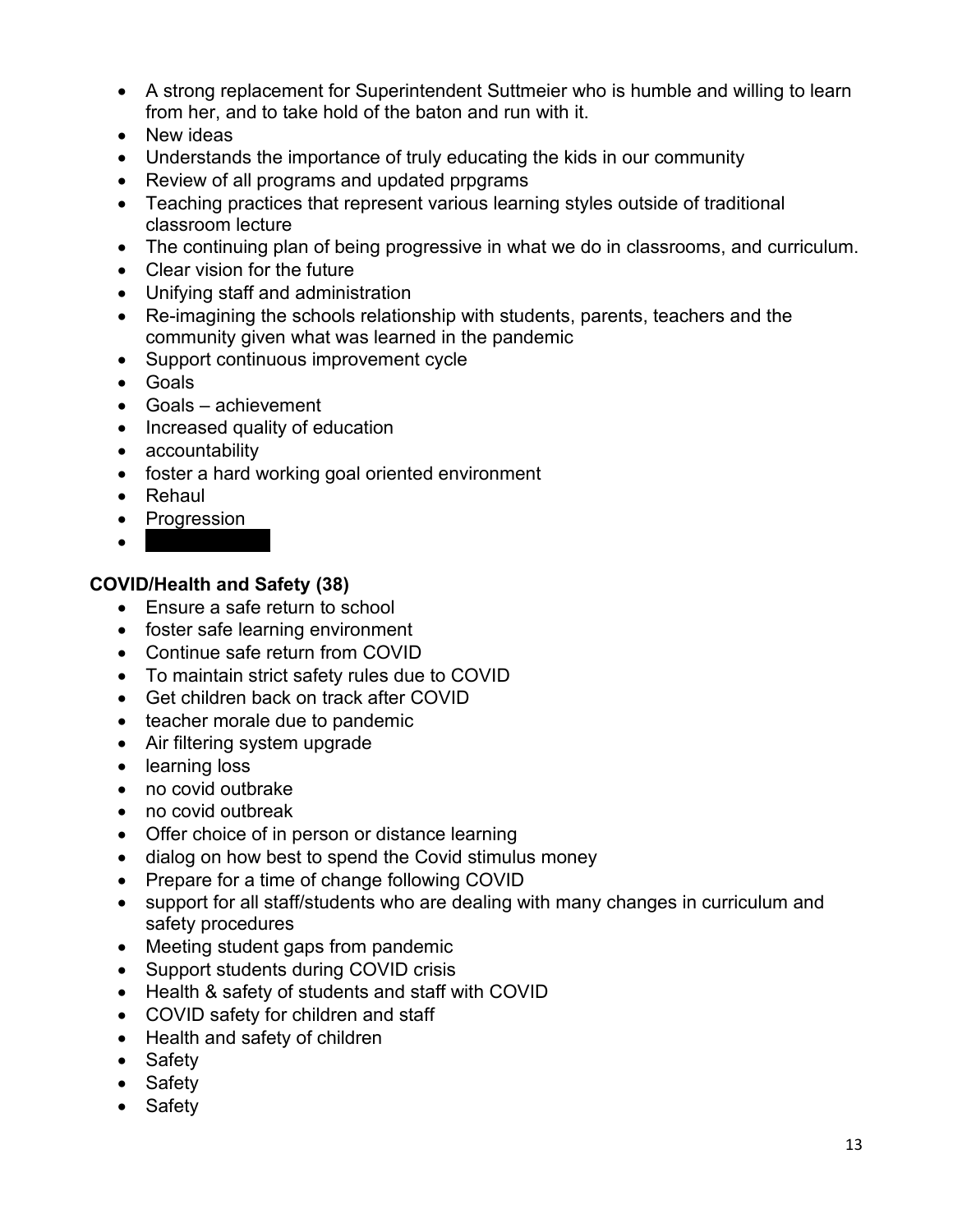- Given the role of the school in the community, play a role in facilitating vaccinations when approval finally goes through for all ages.
- it will take at least 2 years to come through the damage of covid
- A good plan on how the district will be going forward in a post-covid world
- recovery
- Lose the masks
- On school instruction 5 days a week
- Bridging Educational Gaps Resulting from COVID
- A comprehensive plan as we head out of a Covid world.

#### **Student Needs and Outcomes (36)**

- Providing adequate academic support to all learners, particularly those returning from online learning
- Find creative ways to meet student needs which may not be reflected in test scores
- No homework
- Dyslexia screener for at risk students
- increased focus on restorative practices and social justice
- Raise educational standards
- Get back on track as far as academics and assessments.
- Educate our students
- Provide opportunity for all students
- drive to educate students to a higher level
- Class sizes
- Restore My Brothers Keeper
- Continue strong acad
- Counseling- getting ready for post graduation
- Keep school fun and rewarding despite challenging environment and loss of field trips/ in-class visits
- Skills Support all subjects
- empathy for the struggles of students with non-traditional identities and backgrounds
- Supporting our ENL students & families
- Academic growth and social emotional support for students post-pandemic
- set up students for success
- Discontinue teaching TJ the lowest common denominator
- All seniors should be graduating with a clearly defined path to the attainable career of their choosing, led by the high school principal
- Maintaining accountability to the Future Focused Goals
- provide for educational needs of those who are going to schools outside of the district
- Evidence of learning demonstrated by students
- Educating students and staff
- More fun school activities
- helping students adjust to the academic demands placed on them
- Student retntion
- focusing on more classic skills like reading, and math
- Helping students develop stronger skills
- Higher expectations for students across all grades -- especially 3-5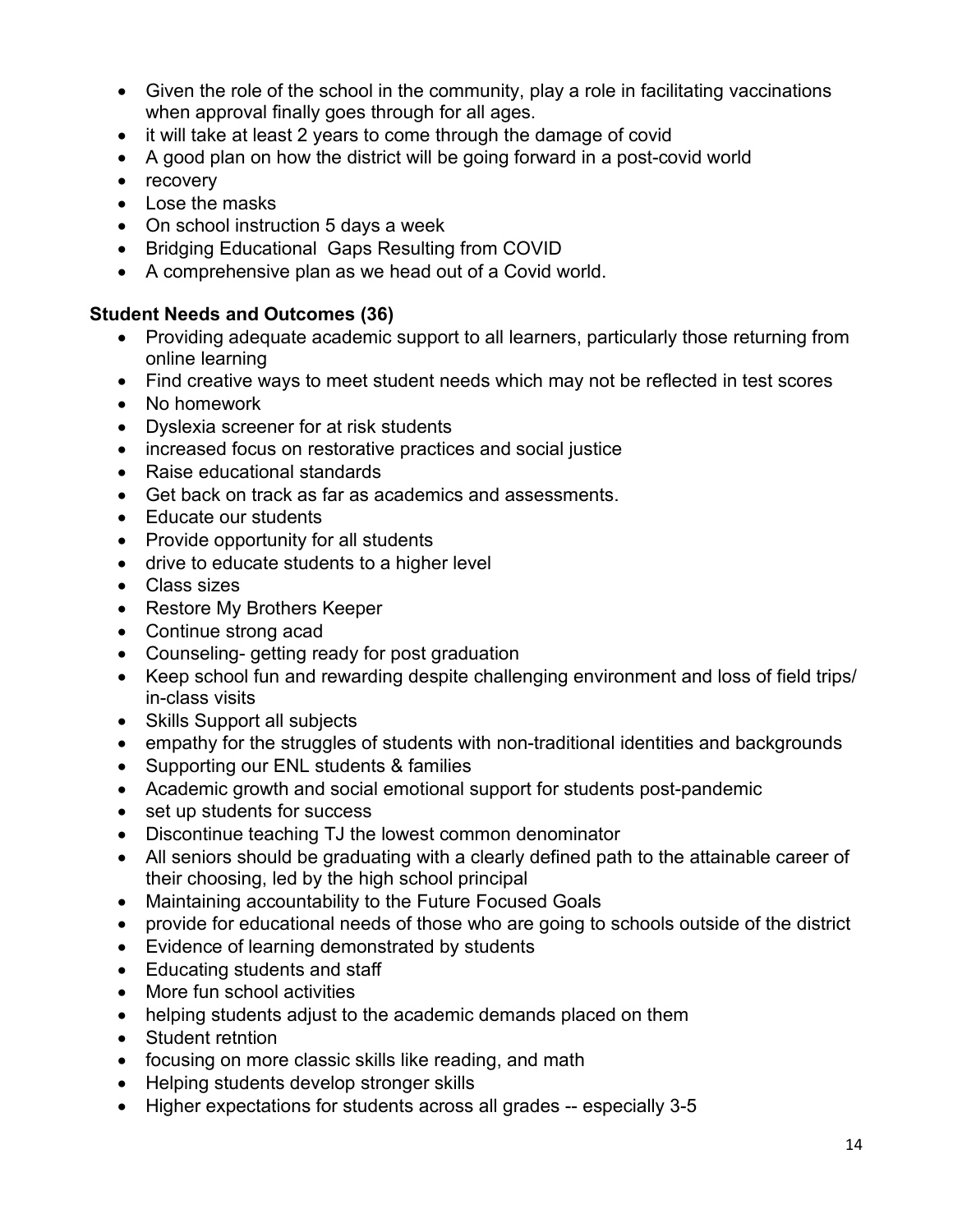- give students a sense of accomplishment
- Provide life lessons with compassion
- Understand environmental effects on children
- Push students to push themselves

#### **Student Achievement, Other Data (35)**

- Back to 1, raising achievement of students.
- Lower dropout rate
- Less dropouts
- Continue raising test scores
- improve test scores
- Being creative in raising academic achievement for students
- improving test scores
- Better student grades
- raise test scores
- For students to show academic improvement. Also show emotional and social improvement
- Improve attendance
- achieve improvements in grades
- Standardized measurements of students achievement
- establish performance outcomes beyond test scores
- improve student attendance/performance
- Improve student achievement
- Improve performance
- Achievement improvement
- Improvement in math and ela across the board, but especially in lower grades. We know it to be true that if young children grasp basic math strategies at a young age, they will likely have success as they move up in their academic experiences.
- Raise scores
- increase learning/scores
- academic improvement
- Raise academic standards
- Leaning away from learning for tests and more towards learning for life
- Standards
- Improving reading
- Increase student proficiency in reading and math
- Improve reading achievement in k-3
- improve education with meaningful and calculable results
- Improving student performance
- Get all students up to appropriate academic levels
- Understand what is causing low rating of the school
- Improve student performance
- Standardized measures of student learning
- academic progress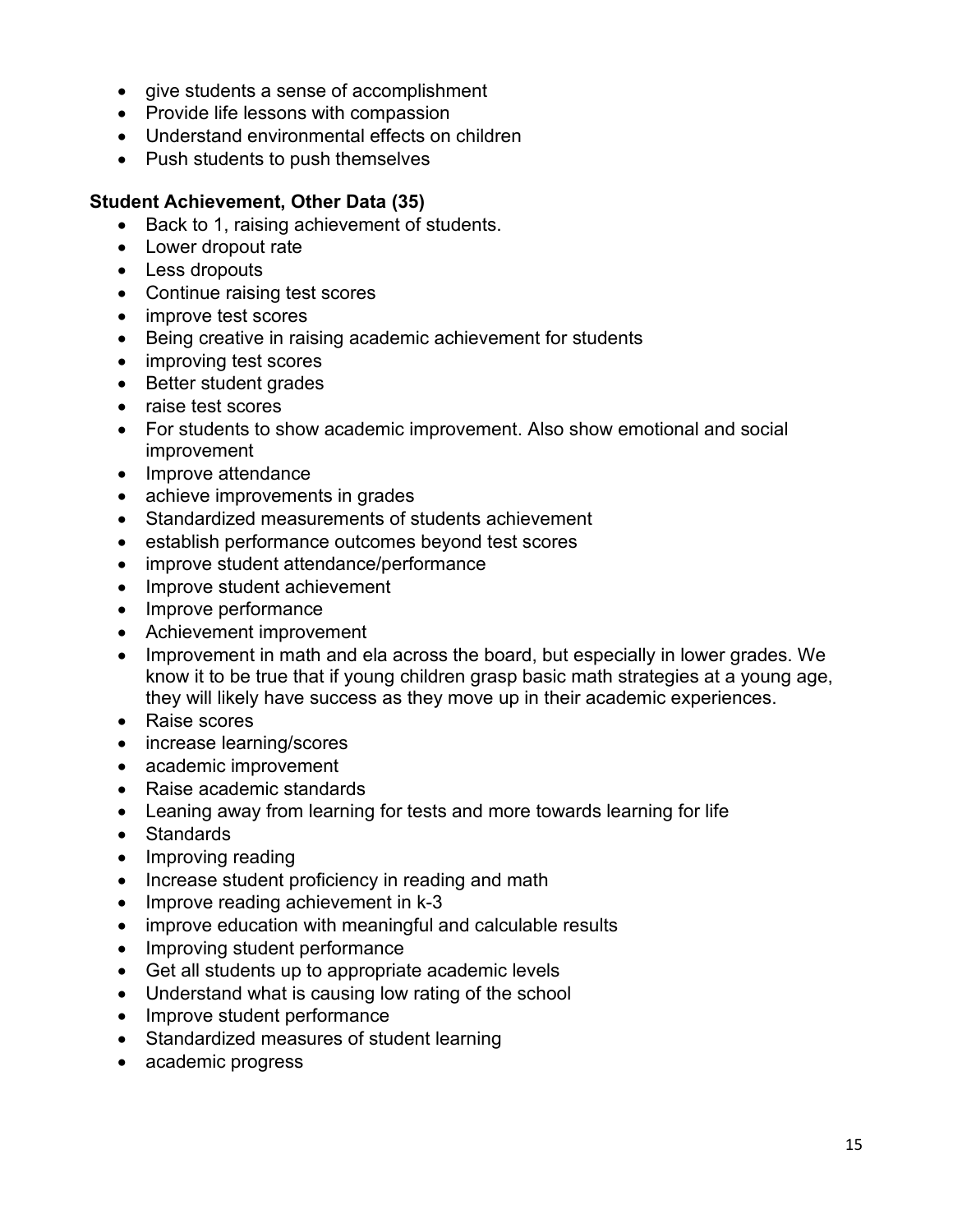# **Staff and Staffing (31)**

- Attracting and keeping talented teachers, administrators and staff
- Attract eduactors for advanced courses
- Strategic approach to hiring to replace teachers who have retired/resigned and to fill new positions.
- More teachers
- recruit motivated and innovative teaching staff
- Fill staff vacancies with outstanding people
- Better teachers
- More aides
- Hiring new teachers
- Improve teacher morale
- Recruit and retain worthy employees
- More staff that can handle kids
- Fully staff all three libraries with verified librarians and dedicated aides
- Focus on teacher morale
- Support of faculty and staff
- See the value of workers who are not teachers
- Fairness to teachers
- Guidance for teachers who have non-school built kids
- Equity of labor across support staff
- Flexibility in structure of schedules snd learning
- More transparency with teachers
- Have teachers push students more
- have a more equitable relaionship between community, union and school
- Equitable expectations/observations for teachers
- Improving Climate and Moral for Staff
- Work on improving the mentoring program to improve retention, which should led by the Assistant Superintendent
- Collaborative with staff
- Provide needed materials and training to All staff
- higher quality of teachers from other areas
- support the staff with all the curriculum demands
- Employee retention

#### **Parental and Community Involvement (26)**

- Strong sense of community
- build a strong school community
- Encourage greater community engagement to foster a better educational experience for students, enable greater outcomes for students and communicate value of education outcomes for the community at large
- Have parent involvement
- Open to parent questions not passing the buck.
- Parent participation
- Maintain working relationship and availability to parents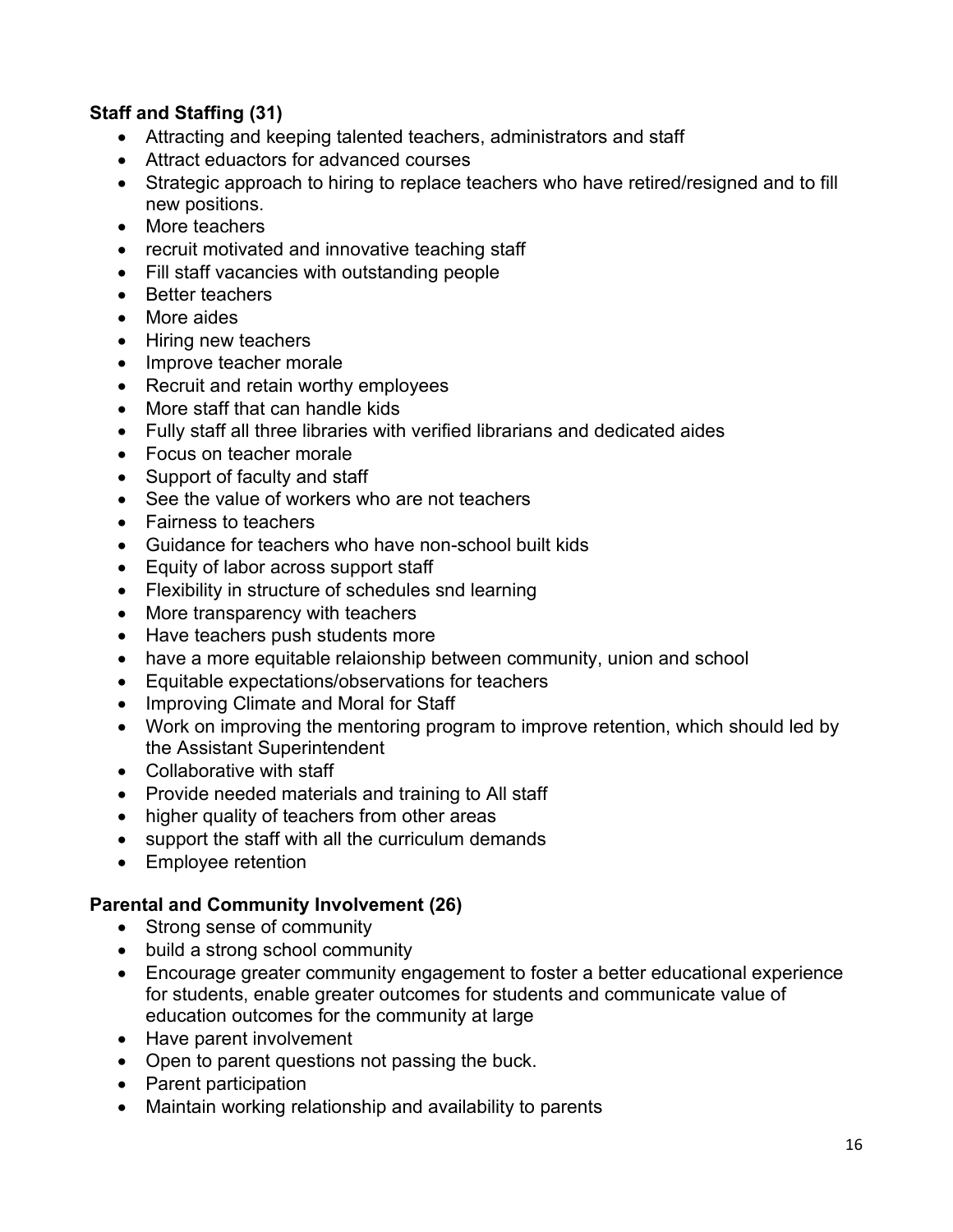- Parent involvement seems to be the key. Finding ways to get more families involved in their kids' education and their activities seems like it would be beneficial.
- Encouraging/inspiring more parent and family involvement
- Increase positive relationships between students and staff
- Community building and connection
- Community builder
- Expanding compassion and kindness towards each other
- develop community care for student achievement involving dedication from families
- Create a unified, positive atmosphere in schools
- Community bonds are formed between admin, teachers, staff, students, and families.
- engagement with statewide goals/resources
- Engagement with local organizations
- Survey the staff and parents to get an idea of what needs are
- Community voice
- Community Engagement
- Strong sense of community with staff and students
- work with the community to build trust
- Supporting struggling families root cause of poor school performance
- Provide support for demographics that are struggling to remain in the community.
- Continue to be receptive to staff and students ideas

#### **Student Courses, Extracurriculars (26)**

- Increase summer activities for students
- Make some parts curriculum more challenging
- More progressive programs
- providing quality after school programs/clubs
- Teach Tax billing and adulthood
- Continue to expand creative educational opportunities / programs for students
- Integrating more local history in curriculum
- Sports programs
- Reading programs
- Diversity in course offerings
- Better programs
- broadening curriculum
- More courses teaching all students practical skills for day to day living / understanding banking - taxes - saving skills
- Increase AP offerings, advanced
- Maintain/grow academic programs
- After School Program continues
- Stronger program offerings for boys
- CDOS
- Work study program
- Increase AP classes
- Improve understanding of civics, political science and democracy
- PBIS
- Give students meaningful experiences.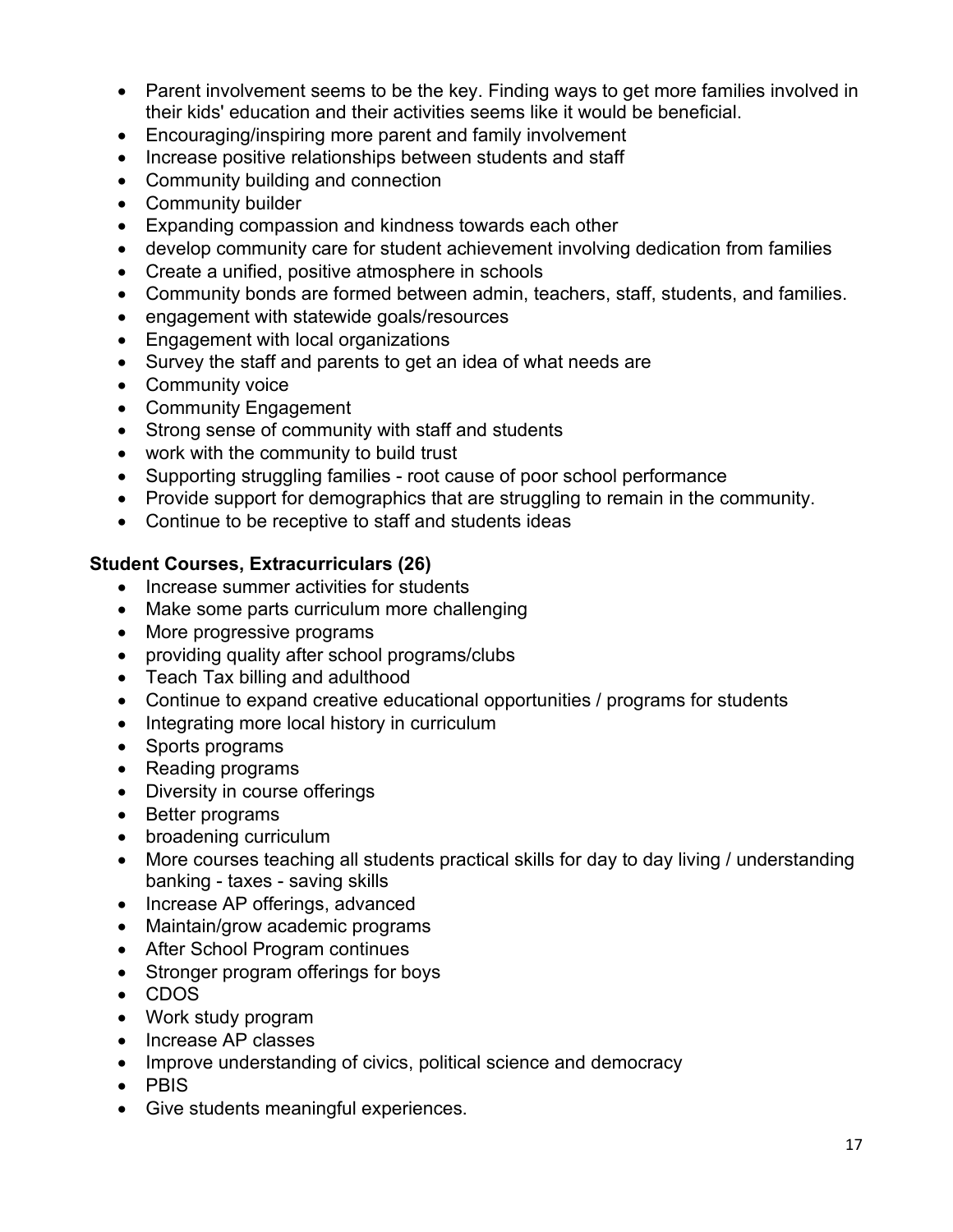- Improved extracurriculars in elementary
- Improve classroom instruction time
- Refining Elementary Curriculum Scope and Sequence

#### **Diversity, Equity, and Inclusion (21)**

- Prioritizing diversity in hiring practices given the number of upcoming retirements.
- continue to utilize and develop restorative justice
- Implementation of restorative practices
- Equality
- Equitability among buildings
- Support for systemwide improvement
- inclusion
- Person of color in leadership role
- Equity
- Social needs of students- inside and outside- keep engaged in clubs , activities etc to make inclusivity
- increase staff diversity
- Diversify teachers and administartion
- Teacher diversity
- Diversity
- Diversity, inclusion & equibility throughout all buildings
- Continue to promote diversity of staff
- More diverse staff to provide equitable education
- More staff of color
- Inclusivity
- Diversity of staff/teachers
- Minority

#### **Qualities of Superintendent (18)**

- Personable
- Be outgoing and likable. Someone people want to get behind, not work against
- Being real
- Transparency
- Consistency
- Good communicator
- Someone who listens and takes all sides into consideration
- Person with experience in inner city school district
- Developing consensus
- Being on the forefront of new educational techniques.
- Eliminate favoritism/use of all resources
- Always have an eye on how things are going with students and staff
- With the knowledge (of previous need) support the implementation of consistent district-wide curriculum (for example how do we address diversity, how do we teach reading as a district)
- Superintendent being a leader
- Person with experience in restorative justice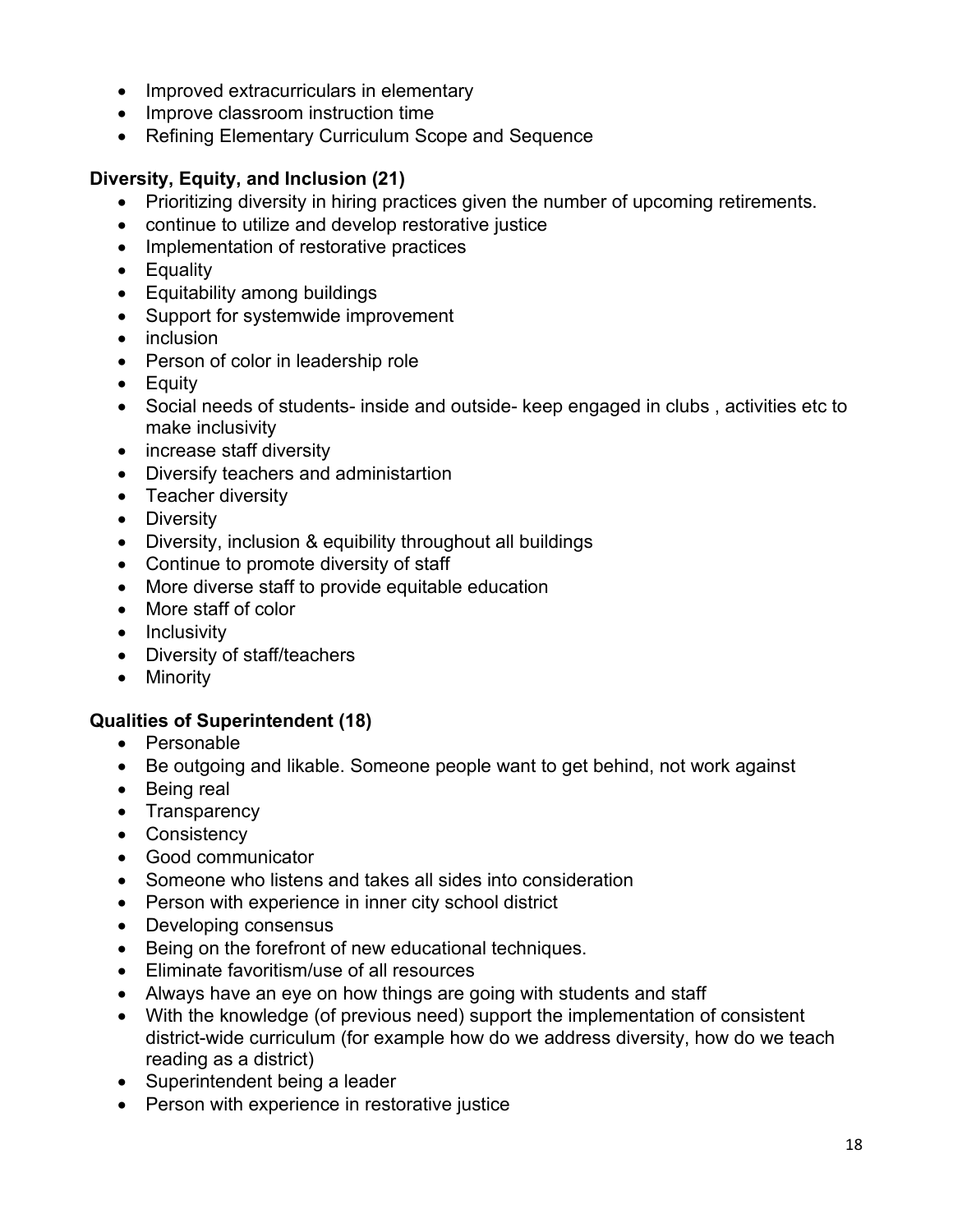- Has knowledge of the latest research and best practices in education and guides the whole district in accomplishing those goals.
- Perseverance
- Consistency

#### **Professional Development (17)**

- Improve classroom instruction time
- Quality professional development for staff
- Professional Development opportunities related to Next Gen standards
- Excellent PD for teachers
- Give teachers a voice in their professional development.
- Coordinated and embedded professional development
- Continue to develop best practices in reading instruction/ math instruction
- Curriculum development
- Training and support to implement new programs with consistency and fidelity
- Teacher support
- Improve staff training and morale
- Training a teacher or two in Orton-Gillingham (OG) to target students with dyslexia or a severe reading disability
- better professional development
- DEI Trainings K-12
- Helping staff shift in teaching and learning post pandemic
- Teacher Tech Training
- Better , meaningful and useful professional development for support staff, such as teaching assistants and aides. It's of the utmost importance that we are educated in the many forms of disabilities or disorders and how to treat/help the students who may have them. We haven' had anything like this in my recent memory, although I've suggested this many times

#### **Technology (15)**

- Technology programs
- Technology
- Greater technology
- Tech upgrades
- Improve technology acceccibility
- Technology
- Tech upgrades
- Technology
- More tech classes for students
- Continue technology improvement
- Improve technology
- Tech acquisition
- Continuing to advance and support the implementation of AVID across the district.
- AVID
- Improvements in technology equipment (smartboards, etc.)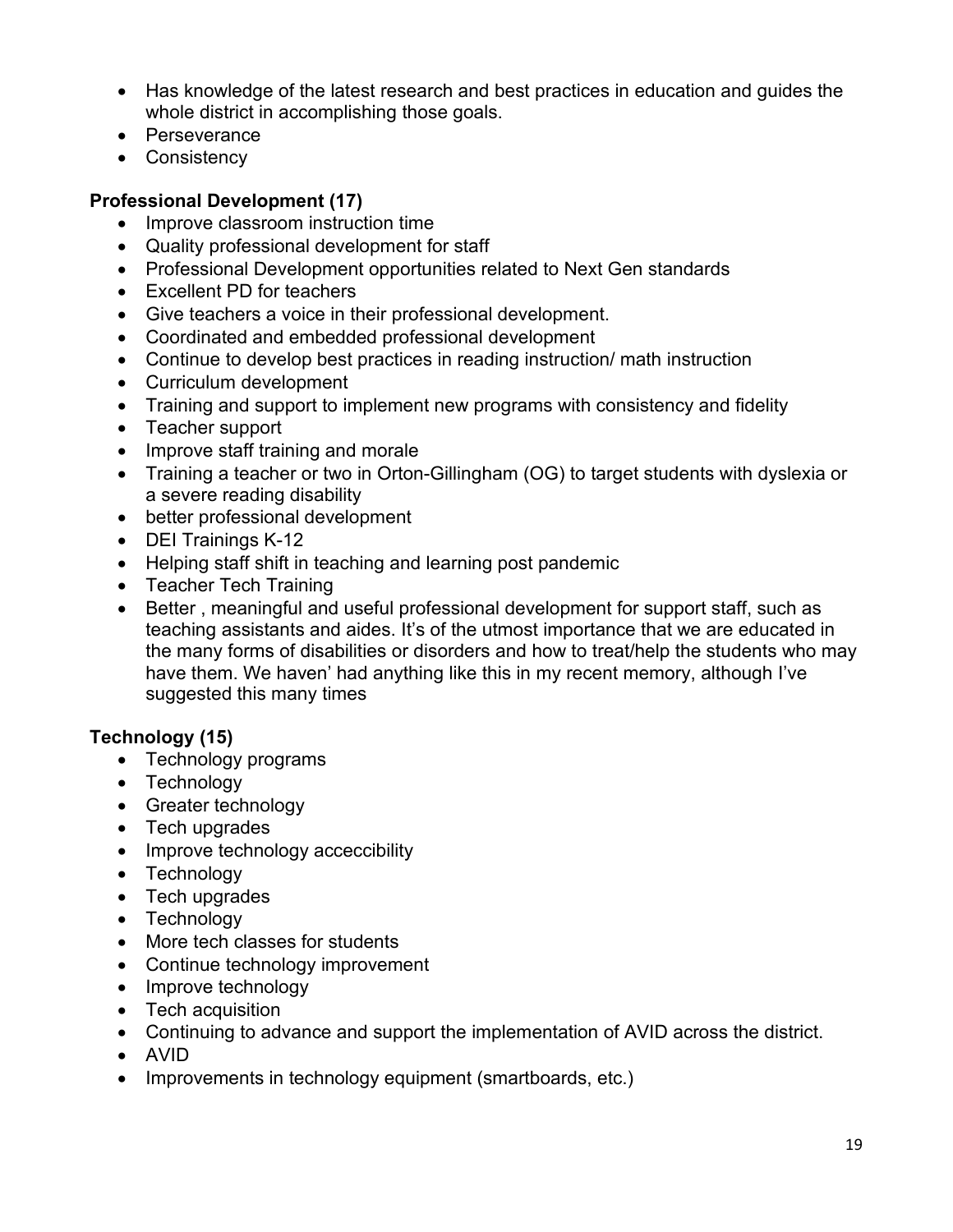#### **College and Career Readiness (14)**

- Increase college readiness
- Increase Level of Colleges Attended
- Graduation ready. Options for post graduation
- Tours of SUNY & other universities
- More hands on vocational opportunities within the school not just Questar
- Encourage students to learn a trade
- Integration of academics and career readiness/vocational training
- identify track to allow students to pursue trades
- Offer more electives in all levels
- More creative curriculum that involves work study training
- Student internships and career readiness
- Build opportunities for students to find college and career inspiration in the community
- Continuing to enhance student course opportunities and partnerships with agencies and colleges
- Job preparation

#### **Mental Health (14)**

- Social emotional health of students and staff
- addressing the needs of SEL for those most affected by covid
- Transition past COVID social emotional
- SEL supports
- Continue to put the welding, and well being, of our students and staff in the forefront
- Meeting health, well being, support of teachers
- social-emotional support to staff throughout the district
- SEL especially for junior and high school students
- A joyful school culture that focuses on academic achievement, personal growth, and civic competence
- SEL & Mental Health -students, families, faculty and staff
- mental health check ins
- Achievement/Social Emotional Development
- Social Emotional Learning for Students (especially after the pandemic)
- Social emotional support

#### **Trust and Reputation (13)**

- Restore overall confidence in community faith that HCSD is a great district for students to learn and grow in
- Improve reputation of HCSD in Columbia County
- Improve district reputation within and outside the community
- Transparency with parents
- Transparency
- Building community trust
- Continued improvement of district's image and reputation, community engagement and enrollment.
- Open to public input and quit the secrecy stuff
- Maintain transparency with parwnts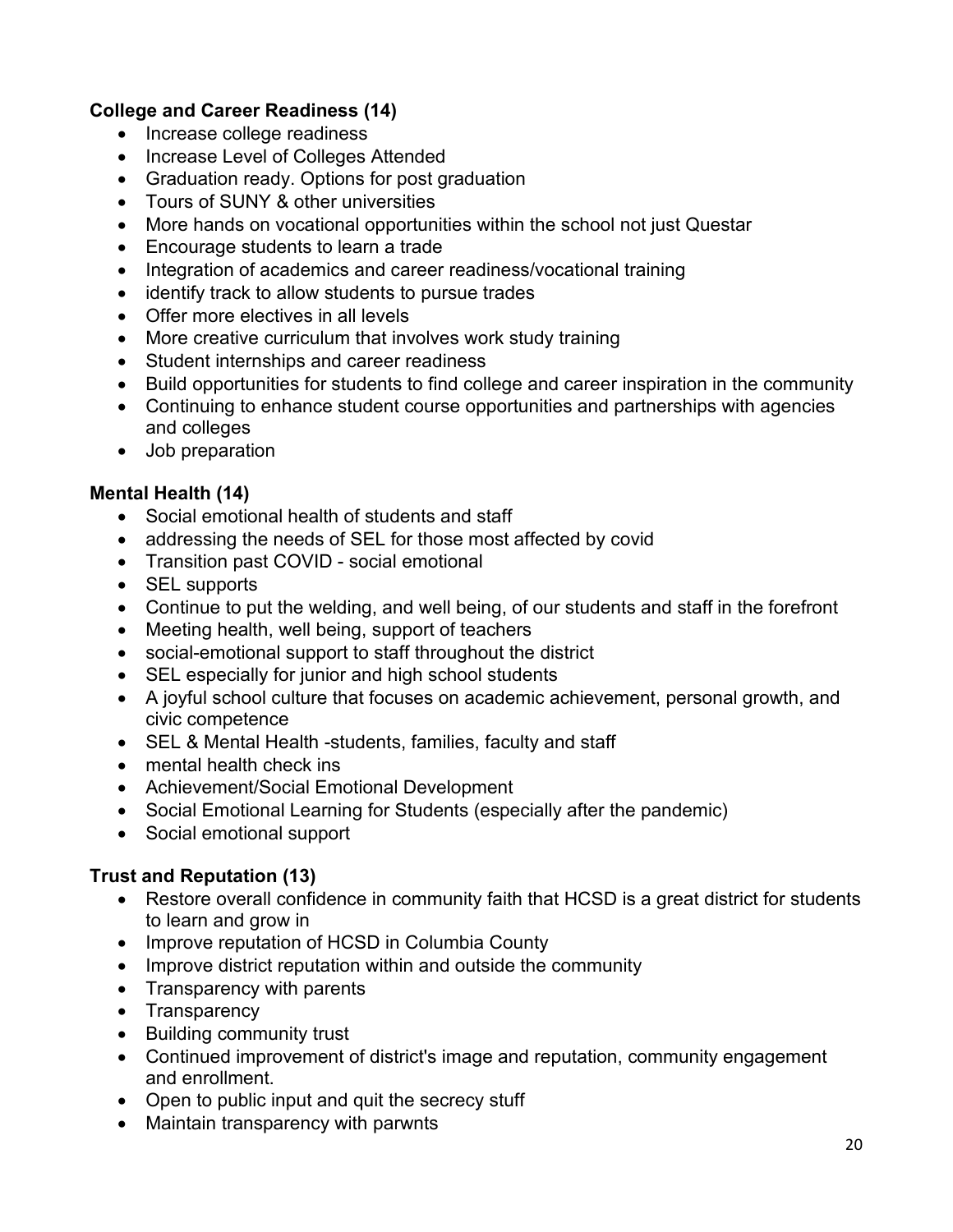- Respect
- Improve District morale
- Maintain positive image
- Building community trust

#### **Facilities (9)**

- Regulate temperatures in Elementary school
- Continued maintenance
- Finnish the ball field at MC Smith.
- Add additional ball fields at the high school, and maintain the grounds better.
- Maintain school grounds so they are safer
- Better playground
- Willingness to listen to and respond to community needs around school facility usage and childcare needs when school is interrupted; the community has no options and it's hurting the people at the economic bottom the most acutely
- More space at the elementary building
- Facilities

#### **Graduation Rates (9)**

- Graduation Rate
- Increase graduation rate
- Better graduation rates
- Increase graduation rate
- Increase graduation rate
- Increase Graduation Level
- Continue raising graduation rates
- continue to improve graduation rate
- more students finish H S

#### **Communication (6)**

- Better communication between administration and staff
- communicating with taxpayers
- Build strong communications with students and community
- Communication with parents
- Better communication with the community.
- More open communication between parents and educators

#### **Arts and Music (5)**

- more arts and music
- Emphasis on arts education
- Improve access to music and the arts
- build up the arts programs
- Enhance access to music and the arts

#### **Enrollment (4)**

• Adjusting to the drop in enrollment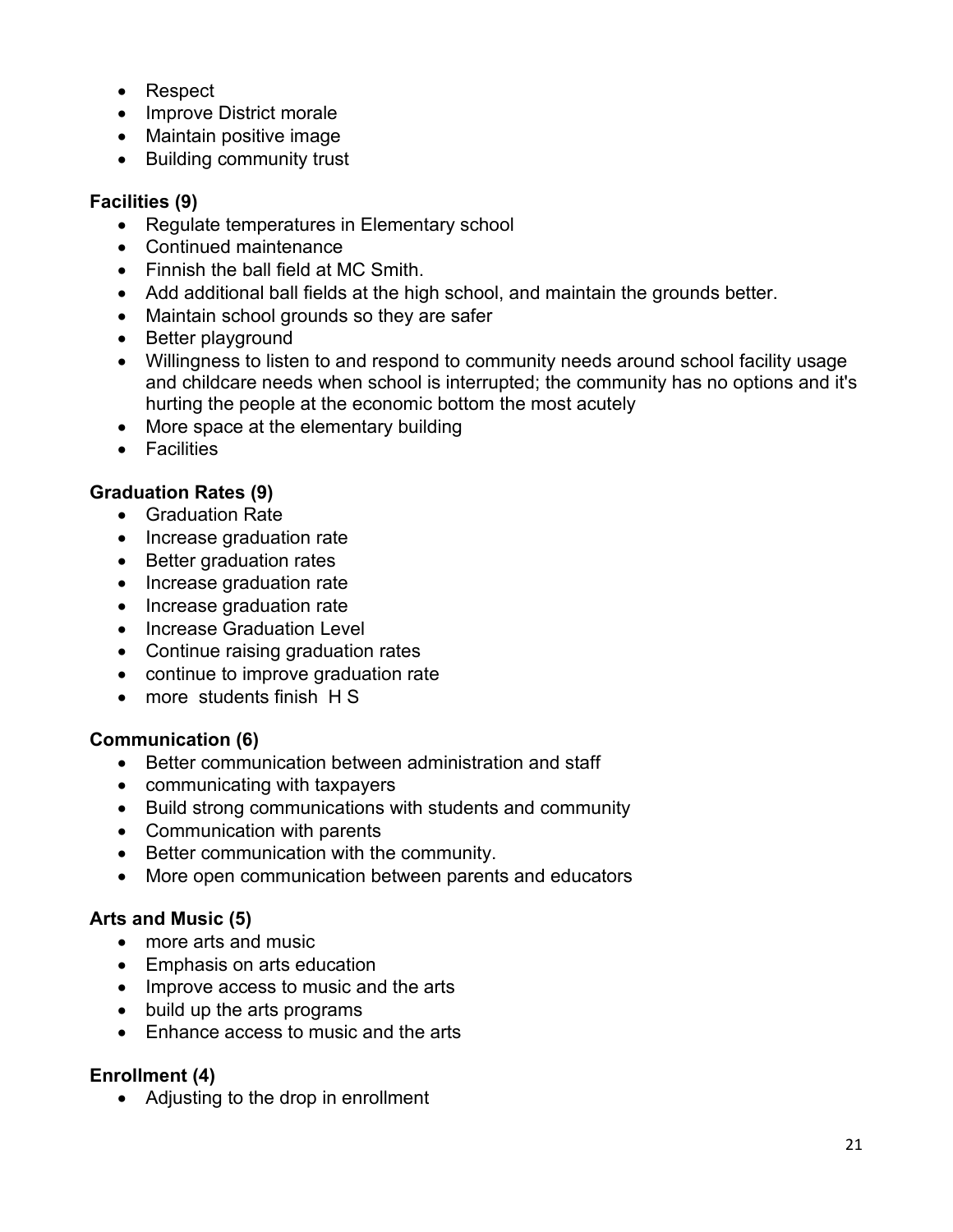- How is the changing demographic of the Hudson area affecting the population of students in our district.
- drop in student population
- Prepare for demographic changes that are already occurring in the community.

#### **Language Programs (4)**

- More language options
- Languages
- Bring back Italian language class
- reading

#### **School Board (4)**

- Maintain current BOE direction and progress
- Recruitment of more candidates to run for open seats on the Board
- Educate school board
- New school board

#### **STEM (3)**

- Physics classes in HS
- More S.T.E.A.M. opportunities, including environmental education (see the book "Edible Schoolyard" by Alice Waters)
- K-12 STEM/STEAM

#### **Student Nutrition (3)**

- Better nutritional options for meals including more fresh food
- Improve the lunch menu.
- Continue free lunch program for all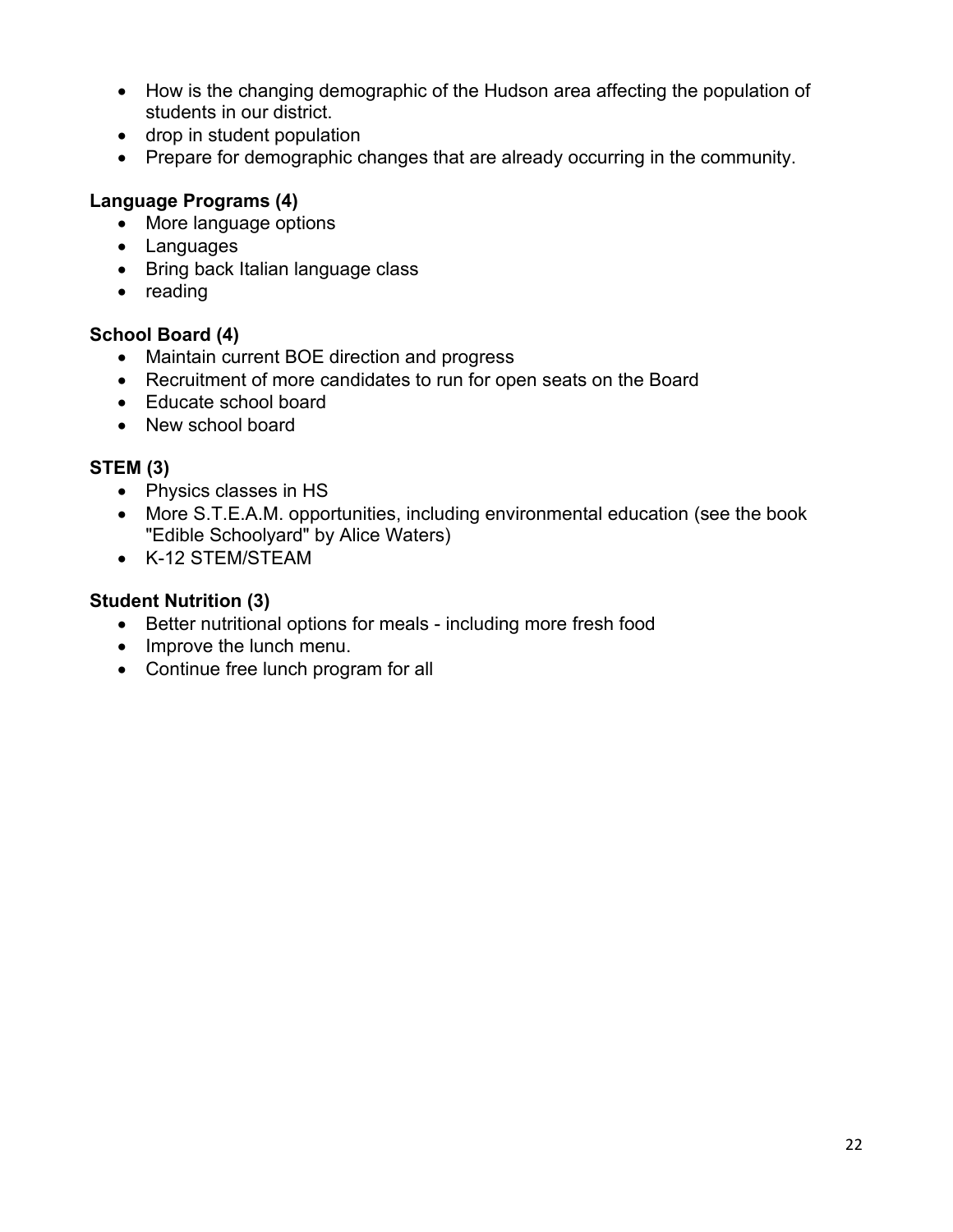# **Question 7: List up to three greatest needs of Hudson CSD over the next 2 years**

#### *These responses were printed as entered by survey participants but grouped by category. One response was edited to protect individual privacy.*

#### **Student Programming (80)**

- Improved extracurriculars in elementary
- Sports programs
- Technology programs
- K-12 STEM/STEAM Physics classes in HS
- More fun school activities
- Teach tax billing and adulthood
- Languages
- Drivers education
- More courses teaching all students practical skills for day to day living / understanding
- banking taxes saving skills
- More college courses and programs
- Emphasis on arts education
- broadening curriculum
- less teaching to the test, more experiential learning
- Stronger program offerings for boys
- Diverse classes for students to try different things, like Questar but not
- After School Program continues
- more arts and music
- Pipe dream: electronically music classes
- More language options
- Offer more challenging courses
- Increase AP classes
- Discontinue teaching TJ the lowest common denominator
- Diversity in course offerings
- Increase of educational alternative options
- More S.T.E.A.M. opportunities, including environmental education (see the book "Edible Schoolyard" by Alice Waters)
- More tutoring and academic support for all students, including support for families to support their children
- build up the arts programs
- Integrating more local history in curriculum
- Increase summer programming
- Better programs
- increase electives in humanities subjects
- Remote extra help
- Increase AP offerings, advanced
- Enhance access to music and the arts
- Focus on progress for special needs students
- focusing on more classic skills like reading, and math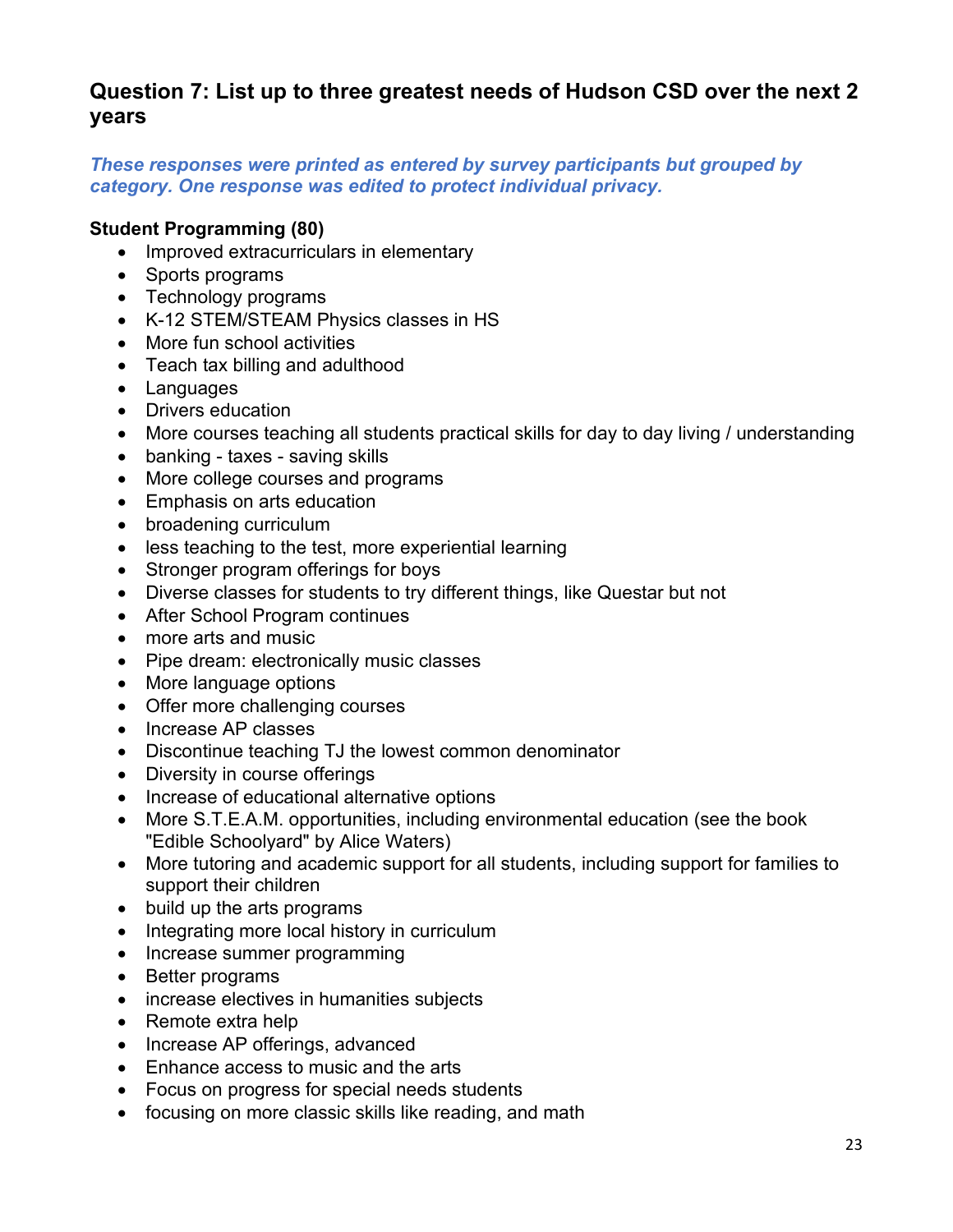- CDOS
- PBIS
- expand and enhance the music department-Choir
- Maintain/grow academic programs
- Improved curriculum and electives at HS level
- Refining Elementary Curriculum Scope and Sequence
- Extra curricular activities
- Continue to expand creative educational opportunities / programs for students
- Provide opportunity for all students
- Less sports and more classroom
- More tech classes for students
- reading
- Standardized measures of student learning
- Standards
- Evidence of learning demonstrated by students
- Leaning away from learning for tests and more towards learning for life
- Improve student performance
- Educating students and staff
- Less emphasis on sports more academic focus
- provide for educational needs of those who are going to schools outside of the district
- Improve classroom instruction time
- Focus on impprved behavior for students
- continue to improve SpEd, ENL and POC education gains
- set up students for success
- Improve the lunch menu.
- Compassionate Curriculum
- Provide life lessons with compassion
- Eliminate truancy
- Addressing specific individual student needs
- Ensuring all classrooms are provided with instructional materials to meet student needs
- improve student attendance/performance
- academic progress
- Student achievement measures
- Increased quality of education
- Helping students develop stronger skills
- Continue to build on reading, writing, and math skills. The students will need that extra care on those three topics
- Get all students up to appropriate academic levels
- Educating the whole child/ accountability
- Improving reading
- Expanding compassion and kindness
- Student access to computer/information technology classes
- Reading programs
- Implement MTSS across K-12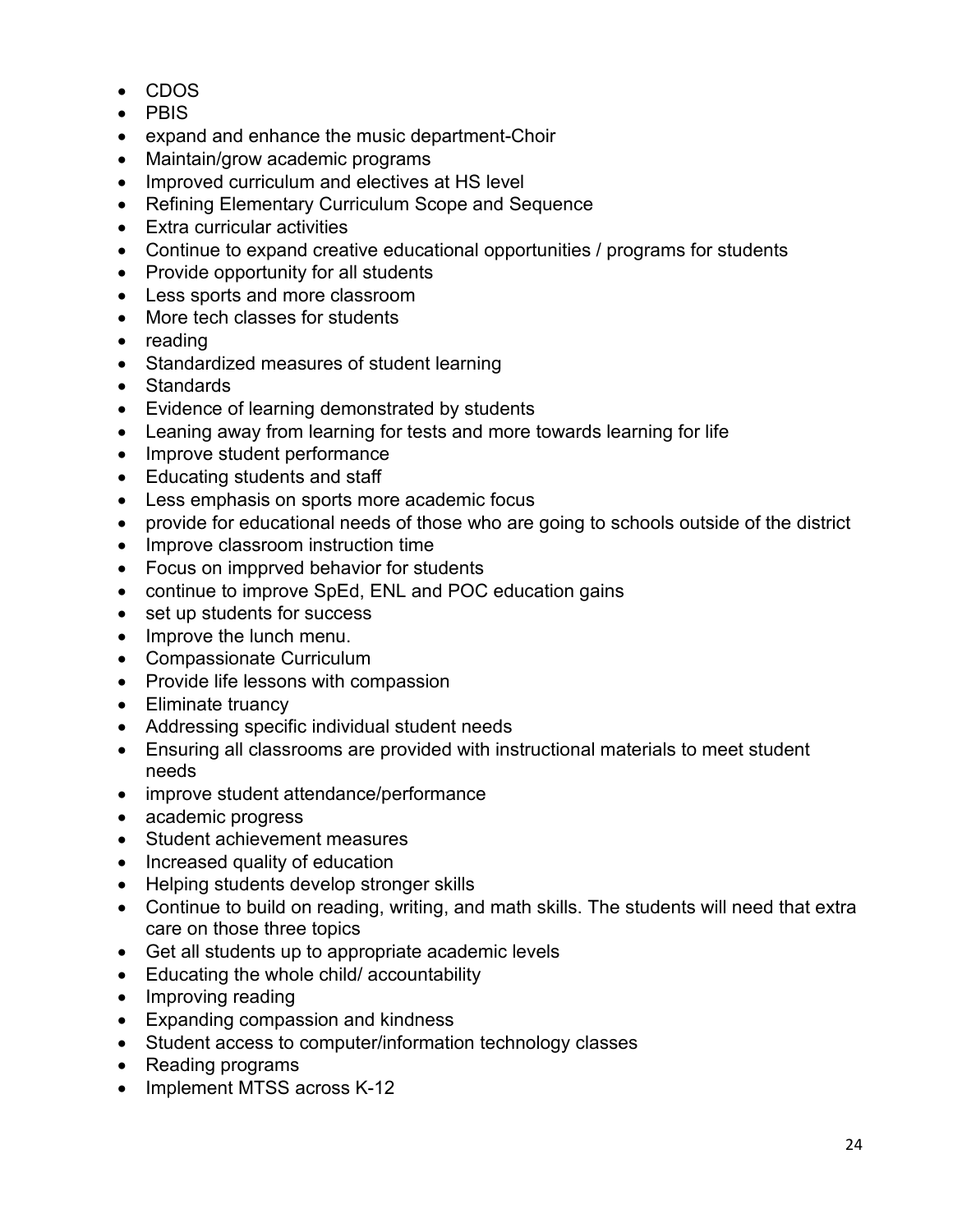#### **Budget (56)**

- Budget
- Control spending,this is not a rich district
- Stable government funding
- budgeting -- keep costs down
- Better budget
- wasteful spending, work in a district, see wasteful spending, district needs to invest in what is working - rather quality professional development verses more wasted programs
- reduce transportation costs
- Continue free lunch program for all
- Freeze the budget
- Remove excess expenses
- Budget for needs
- continued funding
- Budget for wants
- An Administrative Staff and Board who are mindful of the additional funding, that we recently received, but that is going to go away soon and are prepared for that.
- Budget constraints
- More federal and state aid
- Decrease budget
- Decrease budget
- reduce budget
- Lower costs
- Maximize budgets and stimulus money to improve long term learning resources
- Stabilize budget with minimal increases to taxes
- Control costs
- Reduce the budget
- Reduce budget
- Reduce spending
- Lower taxes
- Pay teachers more
- keeping costs down
- lower the taxes
- Budget
- Maintains a balance budget
- CUT THE BUDGET/STOP WASTING MONEY
- CUT THE BUDGET/STOP WASTING MONEY
- CUT THE BUDGET/STOP WASTING MONEY
- lower budget
- Stop raising taxes
- Stop raising taxes
- Stop raising taxes
- reining in the budget
- Lower taxes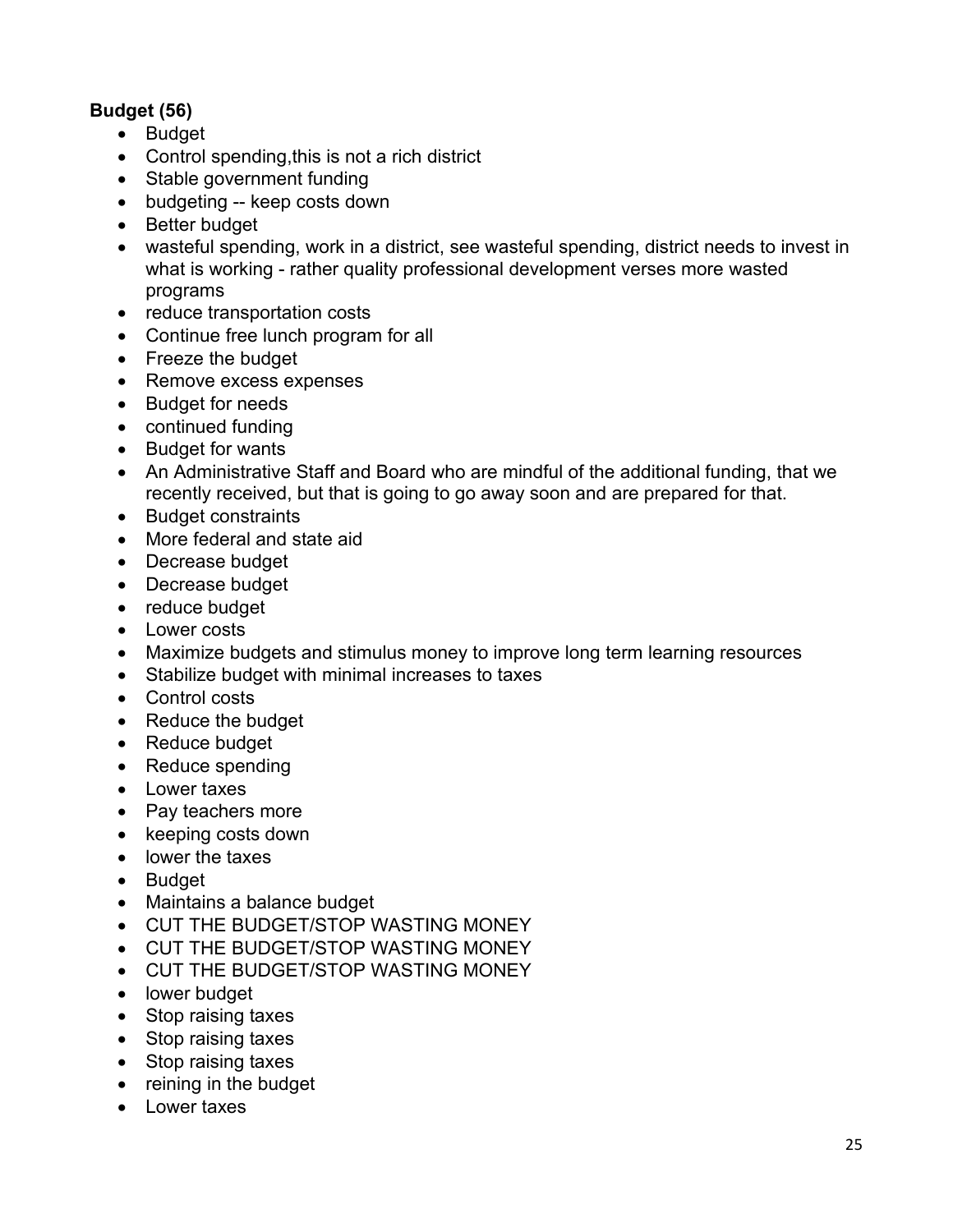- Better budget with less bloat
- Budget refinement
- Reduce spening to lessen tax burden
- Reduce spending to lessen tax burden
- Reduce spending to lessen tax burden
- Creative Budgeting
- Improve salaries of all employees so we can get more qualified teachers
- Budget
- Better use of resources-too top heavy with admin
- Pay non instructional employees a living wage
- Pay non instructional employees a living wage
- A strong budget and sound resources for innovative programs to address needs.
- increasing resources
- Budget cuts
- appropriately fund educational programming while maintaining an efficient budget

#### **Improving Results, Expectations (38)**

- Improving student performance
- improving test scores
- raise test scores
- Continue raising test scores
- Raise scores
- improve education with meaningful and calculable results
- Growth in all areas
- Give students meaningful experiences.
- Make some parts curriculum more challenging
- increase learning/scores
- Raise the bar ! so HHS ranking increases
- Being creative in raising academic achievement for students
- Higher expectations for students across all grades -- especially 3-5
- establish performance outcomes beyond test scores
- Push students to push themselves
- foster a hard working goal oriented environment
- Review acad goals
- Increase student proficiency in reading and math
- Goals
- Goals achievement
- Maintaining accountability to the Future Focused Goals
- Improve understanding of civics, political science and democracy
- Prepare students for climate change
- making life long learners
- academic improvement
- Improve performance
- Improve reading achievement in k-3
- Improve the education of average and above average students
- helping students adjust to the academic demands placed on them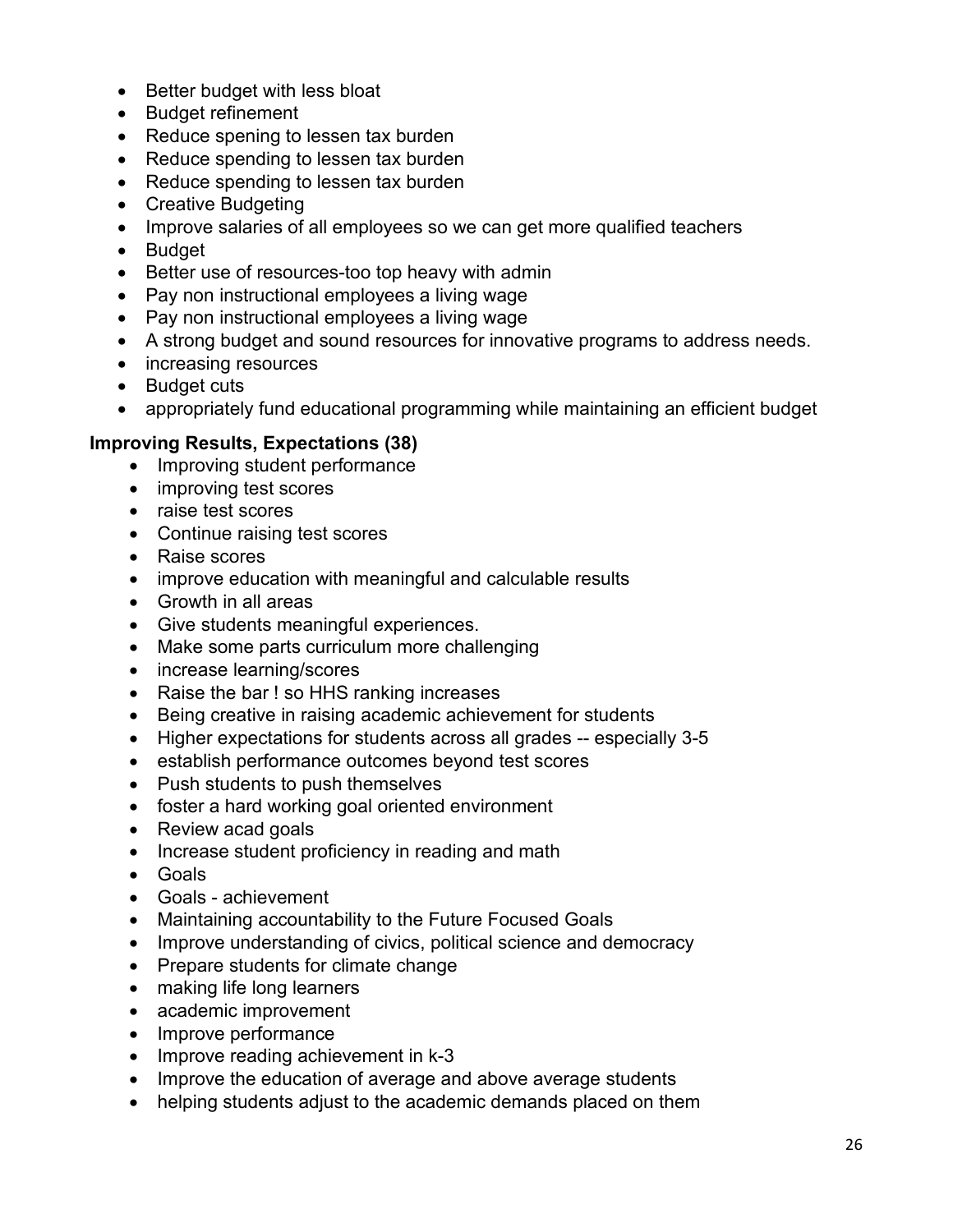- Better student grades
- Student retention
- help students/staff transition back to a typical school year
- Improvement in math and ela across the board, but especially in lower grades. We know it to be true that if young children grasp basic math strategies at a young age, they will likely have success as they move up in their academic experiences.
- Better , meaningful and useful professional development for support staff, such as teaching assistants and aides. It's of the utmost importance that we are educated in the many forms of disabilities or disorders and how to treat/help the students who may have them. We haven't had anything like this in my recent memory, although I've suggested this many times
- Achievement improvement
- Improve student achievement
- give students a sense of accomplishment
- Increase Math Scores

#### **Leadership (31)**

- Accountability for all superintendent, administration, faculty & staff if not here to be committed to our students and families is crucial - if doing job please find people who will
- Supervision
- Good communicator
- Good leader
- Superintendent being a leader
- Support leadership
- Support for systemwide improvement
- Decrease central administration
- Strategic plan development
- Review of all programs and updated prpgrams
- Be a leading school district for the area not a district that follows others. Stand up and make things happen
- Accountability
- Progression
- Understand what is causing low rating of the school
- Understand environmental effects on children
- Avoid what Einstein complained about in the education system
- To create and environment that makes students want to come to school. They shouldn't feel like it's a chore . We need to find new and innovative ways to bring the love of learning to all students.
- Clear vision for the future
- The continuing plan of being progressive in what we do in classrooms, and curriculum
- Keep a steady ship.
- Consistency
- Maintain the parts of the program that are working and not be afraid to cut those parts that aren't loose.
- Support continuous improvement cycle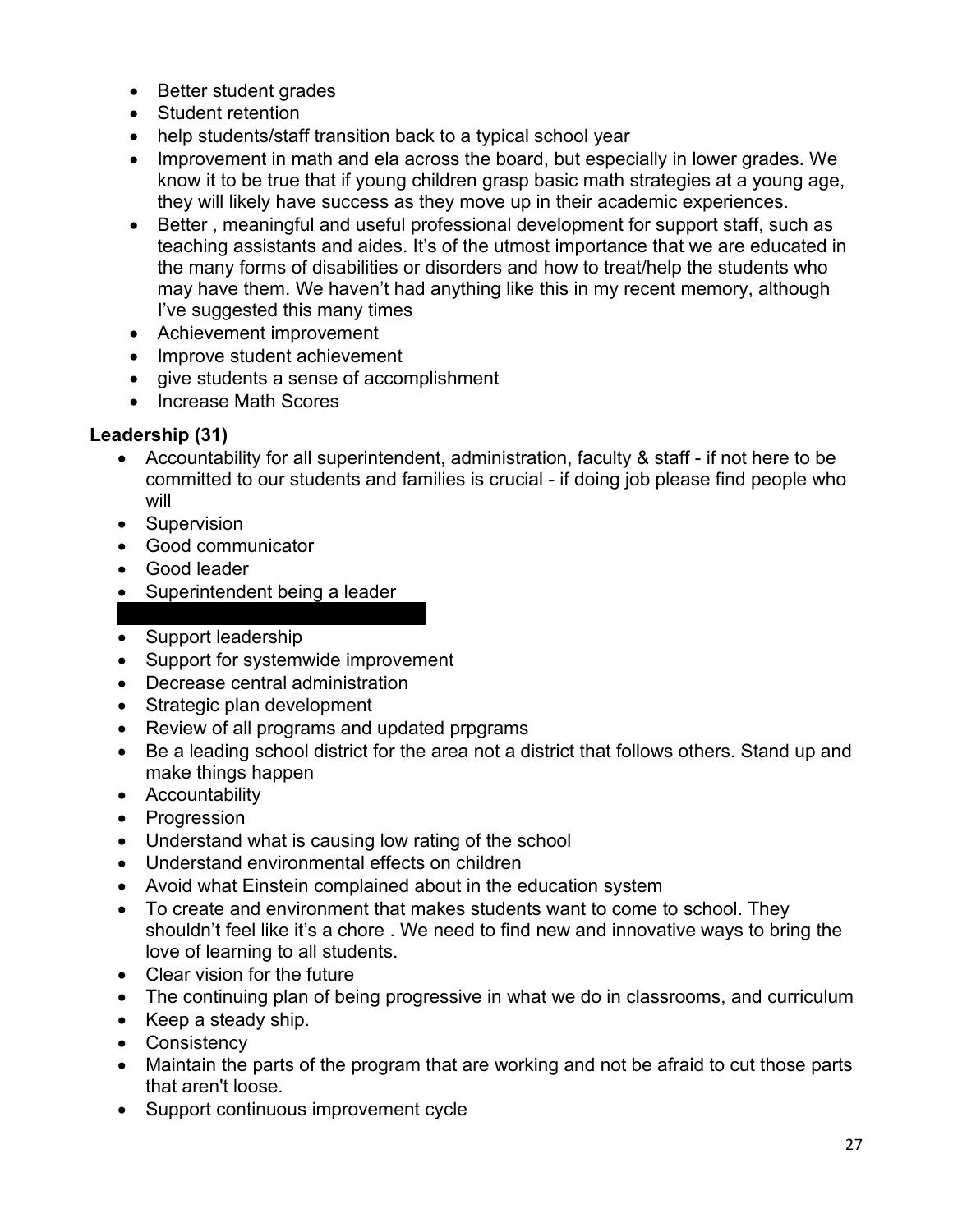- Developing a new 3 year Strategic Plan with staff, community, student input
- Brings the district together to accomplish a vision and goal to improve the district.
- Has knowledge of the latest research and best practices in education and guides the whole district in accomplishing those goals.
- flexible
- Consistency
- Consistency
- Fairness

#### **Communications, Engagement (28)**

- Community outreach and support within the district
- more active outreach to parents
- Parent involvement seems to be the key. Finding ways to get more families involved in their kids' education and their activities seems like it would be beneficial.
- More open communication between parents and educators
- Encourage greater community engagement to foster a better educational experience for students, enable greater outcomes for students and communicate value of education outcomes for the community at large
- Communication with parents
- Survey the staff and parents to get an idea of what needs are
- Community
- Improve community support
- Continue improving community relations
- Community voice
- communicating with taxpayers
- Maintain transparency with parwnts
- Maintain working relationship and availability to parents
- Increase community engagement
- develop community care for student achievement involving dedication from families
- Clear and colloborative relationship
- Leadership role in community
- Community bulding
- engaging parents/guardians actively in the district
- Community Engagement
- Strong sense of community
- Re-imagining the schools relationship with students, parents, teachers and the community given what was learned in the pandemic
- Strong sense of community with staff and students
- build a strong school community
- visible to students
- Supporting struggling families root cause of poor school performance
- Continue to be receptive to staff and students ideas

#### **Teachers and Staffing (25)**

- Teachers
- Better teachers
- Equitable expectations/observations for teachers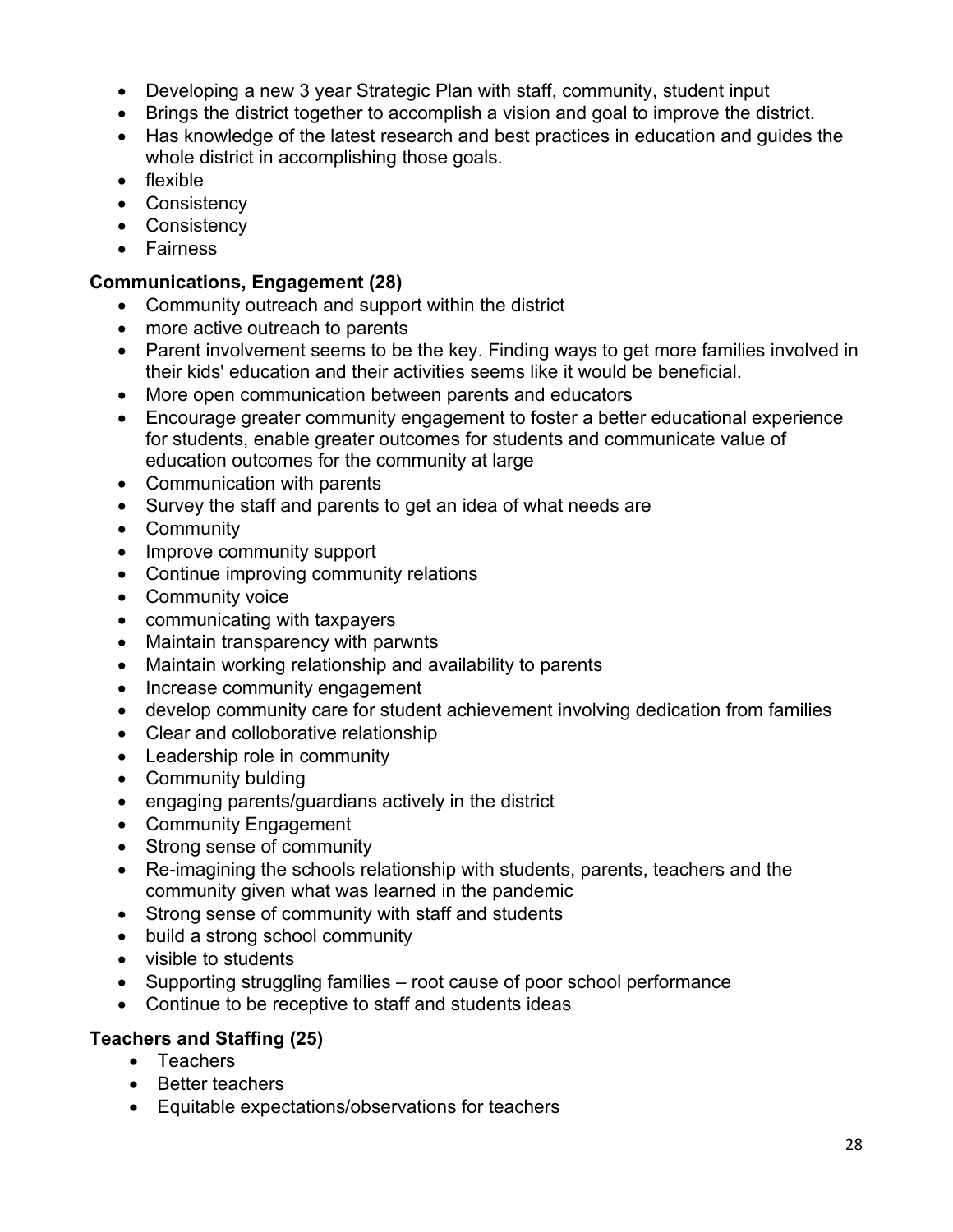- Attracting and keeping talented teachers, administrators and staff
- Strategic approach to hiring to replace teachers who have retired/resigned and to fill new position
- Fully staff all three libraries with verified librarians and dedicated aides
- Attract eduactors for advanced courses
- recruit motivated and innovative teaching staff
- Work on improving the mentoring program to improve retention, which should led by the Assistant Superintendent
- higher quality of teachers from other areas
- hire more special education teachers and aides
- Recruit and retain worthy employees
- More aides
- More teachers
- Hiring new teachers
- Retention of quality staff
- Collaborative with staff
- See the value of workers who are not teachers
- support in various ways to staff
- Teacher support
- Employee retention
- supporting staff
- support the staff with all the curriculum demands
- Streamline support staff to even out the workflow and reduce costs/overtime
- Unifying staff and administration

#### **Diversity, Equity, and Inclusion (22)**

- More diverse staff to provide equitable education
- Equality
- Diversity, inclusion & equibility throughout all buildings
- female associate principals
- DEI Trainings K-12
- Equity
- Diversify teachers and administartion
- Diversity of staff/teachers
- Diversity
- Person with experience in restorative justice
- Implementation of restorative practices
- Person of color in leadership role
- Teacher diversity inclusivity
- Woman of color in leadership role
- More staff of color
- increase staff diversity
- inclusion
- creating a welcoming and positive learning environment for children of all backgrounds
- Prioritizing diversity in hiring practices given the number of upcoming retirements.
- Equitability among buildings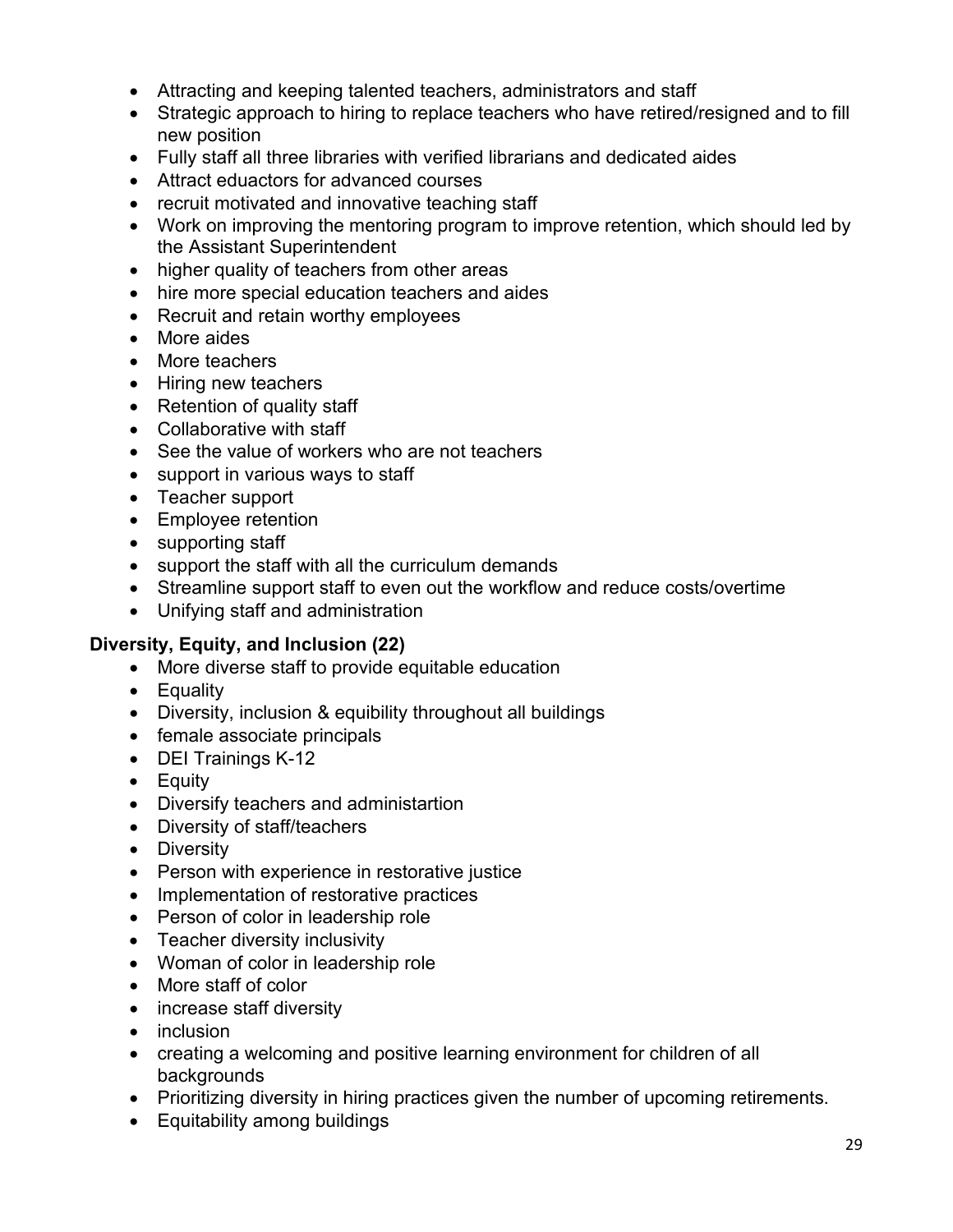- continue to utilize and develop restorative justice
- Diversity, Equity and Inclusive culture

# **COVID (18)**

- Establish a new vision for student success in the post-pandemic world of education
- Prepare for a time of change following COVID
- Helping students navigate the changed landscape of the post-COVID situation, including mental health, continuing education, and job readiness
- Leverage Rescue Funds and CARES Act Funding to increase support services for those students exhibiting both cognitive and social/emotional losses, led by the assistant superintendent
- Assess flexibility of learning while addressing educational gaps due to COVID pandemic
- Better reopening plans.
- Bridging Educational Gaps Resulting from COVID
- Continue safe return from COVID
- Recovery
- it will take at least 2 years to come through the damage of covid
- Get children back on track after COVID
- no covid outbreak
- Lose the masks
- A comprehensive plan as we head out of a Covid world.
- On school instruction 5 days a week
- A good plan on how the district will be going forward in a post-covid world
- Meeting student gaps from pandemic
- Perseverance

#### **College and Career Readiness (17)**

- If it really is about college AND career readiness, offer opportunities for students who are preparing for careers and don't over focus on college preparedness programs (e.g. AVID)
- Increase college readiness
- All seniors should be graduating with a clearly defined path to the attainable career of their choosing, led by the high school principal
- Student internships and career readiness
- More community opportunities for students and knowledge of college/careers/technical schools
- Graduation ready. Options for post graduation
- Make more school-city collaborations.
- Externships
- prepare students for life after high school
- Encourage students to learn a trade
- Prepare studnets for real world expriences such as budgeting, phone etiquitte, interviews, etc
- Work study program
- Job preparation
- Integration of academics and career readiness/vocational training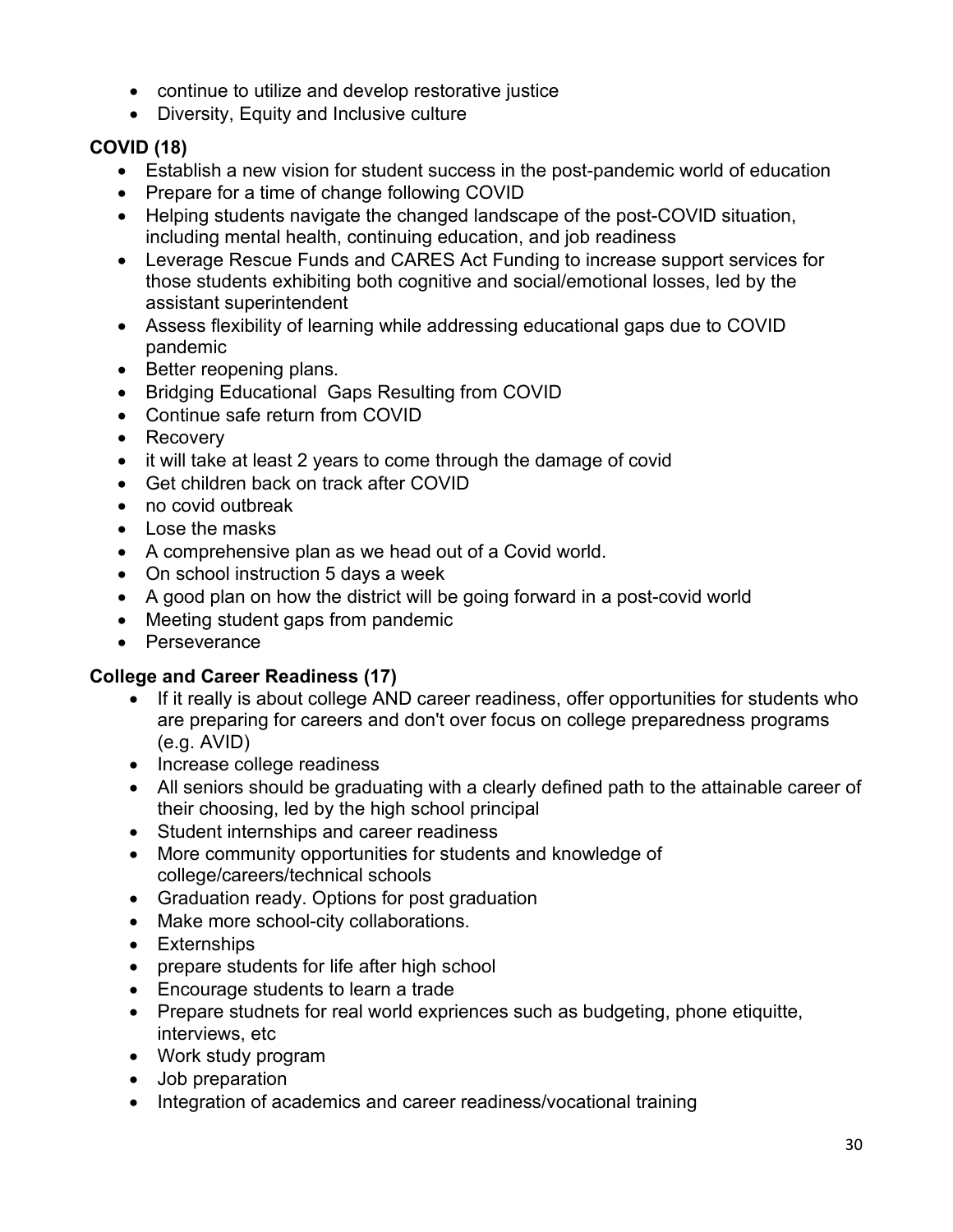- Engagement with local organizations
- Build opportunities for students to find college and career inspiration in the community
- Increase Level of Colleges Attended

#### **Graduate Rates and Achievement (12)**

- Increase graduation rate
- Better graduation rates
- Raise academic standards
- Increase graduation rate
- Less dropouts
- continue to improve graduation rate
- Get graduation rate up.
- Increae graduation rates
- Graduation Rate
- Continue raising graduation rates
- Increase Graduation Level
- more students finish H S

#### **Mental Health (12)**

- SEL & Mental Health -students, families, faculty and staff
- Social needs of students- inside and outside- keep engaged in clubs , activities etc to make inclusivity
- More counseling
- mental health check ins
- Social Emotional Learning for Students (especially after the pandemic)
- Achievement/Social Emotional Development
- Social emotional support
- Someone who's going to make people smile during this trying time
- Emotional needs of students and staff
- Social and Emotional Learning PK-12
- Academic growth and social emotional support for students post-pandemic
- Love  $\bullet$

#### **Technology (12)**

- Tech upgrades
- Greater technology
- Technology
- Continuing to advance and support the implementation of AVID across the district.
- AVID
- Tech acquisition
- Improve technology
- Modernize classrooms/infrastructure to keep up with 21st century changes.
- Continue technology improvement
- Technology
- Improvements in technology equipment (smartboards, etc.)
- New technology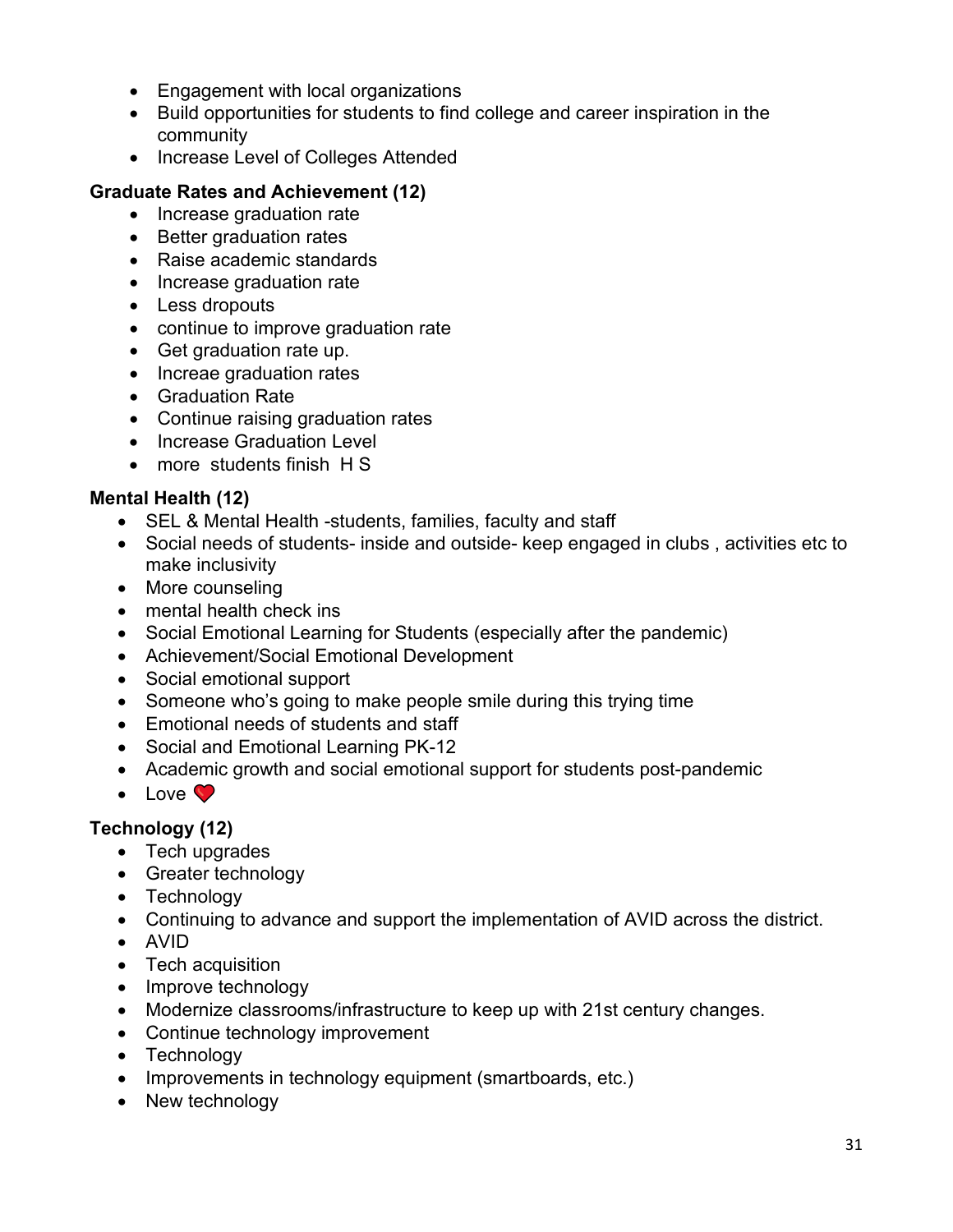#### **Trust and Reputation (11)**

- Improve reputation of HCSD in Columbia County
- Maintain positive image
- work with the community to build trust
- Transparency
- Improve teacher morale
- Improve District morale
- not being complicit in HR issues
- Create a unified, positive atmosphere in schools
- Transparency Open to public and quit the secrecy stuff
- Building community trust
- Improving Climate and Moral for Staff

#### **Facilities (10)**

- Regulate temperatures in Elementary school
- Facilities
- Sell JLE building
- Better playground
- Maintain school grounds so they are safer
- Add additional ball fields at the high school, and maintain the grounds better.
- Facility management and sports equipment increased and improved
- update building systems
- More space at the elementary building
- Infrastructure improvements

#### **Professional Development (9)**

- Give teachers a voice in their professional development.
- Professional Development opportunities related to Next Gen standards
- Teacher Tech Training
- better professional development
- Training and support to implement new programs with consistency and fidelity
- Training a teacher or two in Orton-Gillingham (OG) to target students with dyslexia or a severe reading disability.
- Provide needed materials and training to All staff
- Helping staff shift in teaching and learning post pandemic
- Teaching practices that represent various learning styles outside of traditional classroom lecture

#### **Decrease in Student Enrollment, Changes in Community (7)**

- address the ever increasing budget despite declining enrollment. The community cannot support it
- drop in student population
- Adjusting to the drop in enrollment
- Prepare for demographic changes that are already occurring in the community.
- Provide support for demographics that are struggling to remain in the community.
- Evaluating and responding to how the gentrification of the area has impacted the school district.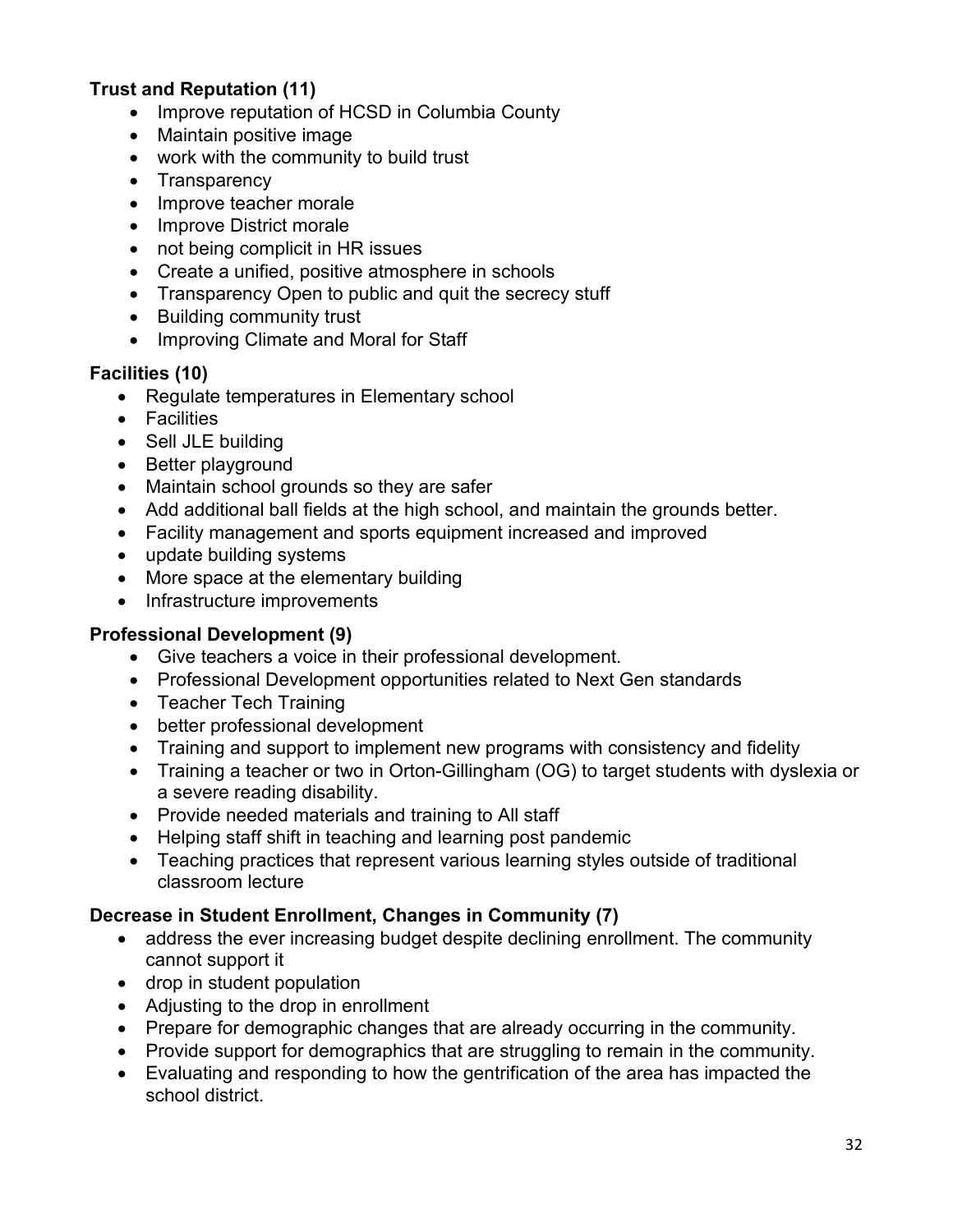• How is the changing demographic of the Hudson area affecting the population of students in our district.

#### **Health and Safety (5)**

- Safety
- Safety
- School safety
- foster safe learning environment
- safety

# **Board (3)**

- Maintain current BOE direction and progress
- Recruitment of more candidates to run for open seats on the Board
- New school board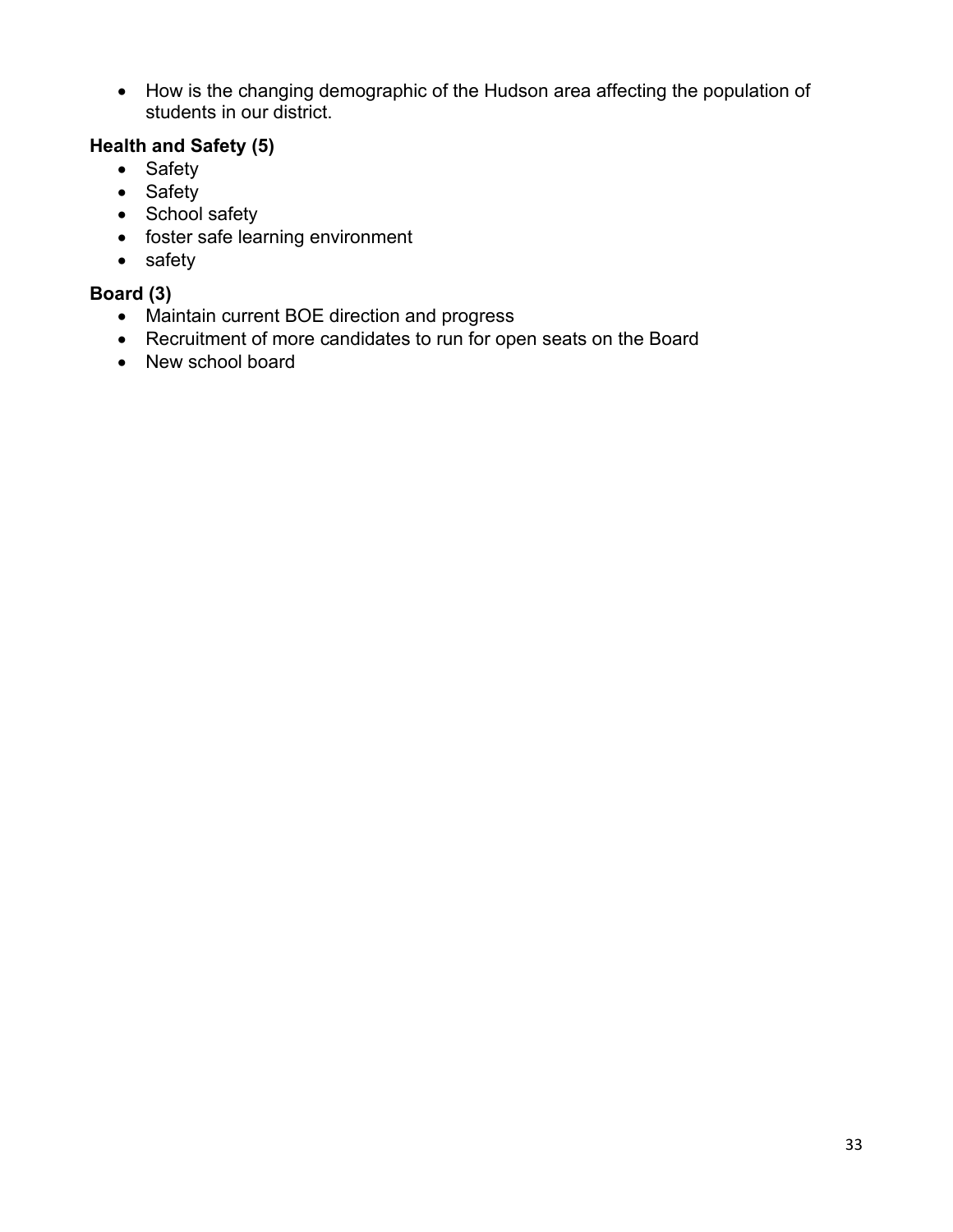# **Question 8: Please provide a question that you would like the school board to ask candidates.**

#### *These responses were printed as entered by survey participants but grouped by category. One response was edited to protect individual privacy.*

#### **Vision and Leadership (30)**

- What would you see as the greatest challenges and strengths of with the Hudson City School District?
- What vision do you have for Hudson City School District?
- What is your vision for the HCSD?
- Please share your vision of student success and achievement.
- What are your long term goals?
- What is your impression of our school? In what areas can we improve? 2) Tell us about a time when you had to make a decision that you knew would be unpopular. How did you handle the pushback and backlash?
- What do you see, in your eyes, on how the HCSD is right now, and where do you think we need to be heading/striving for?
- What is your view on K-12 alignment of best practices in writing instruction?
- What new and innovative ideas can you bring to the table that will make a difference in all aspects of our unique district
- Describe your leadership style and the methods you have found to be most effective in building rapport with faculty and staff and establishing a positive culture districtwide.
- As the new superintendent, what steps would you take to foster a positive admin team who works cohesively to support each other and the students, staff and community they serve?
- What will you do to support building administrators as they build trust from their staff and restore morale?
- How much influence and autonomy do you believe building administrators should have?
- Will you be 100% devoted to our needs?.. school..property..employees...grounds...
- Are you willing to make an unpopular decision if it's in the best intetest of the students and district
- How does this candidate plan on bringing together in terms of a relationship with faculty and staff of all 3 buildings? How can we make the building more cohesive
- How would you propose to increase student retention and increase graduation numbers
- What would your first priority be for improving the district?
- What do you think the district's current assets are and how do you plan to use them to move forward?
- The school district has made tremendous progress over the past eight years. What do you see as the hallmarks of this change, and what do you propose to do to continue them?
- What values does a strong public school offer to its community?
- Hudson is a rapidly evolving community. What role does the school district play in the community's growth?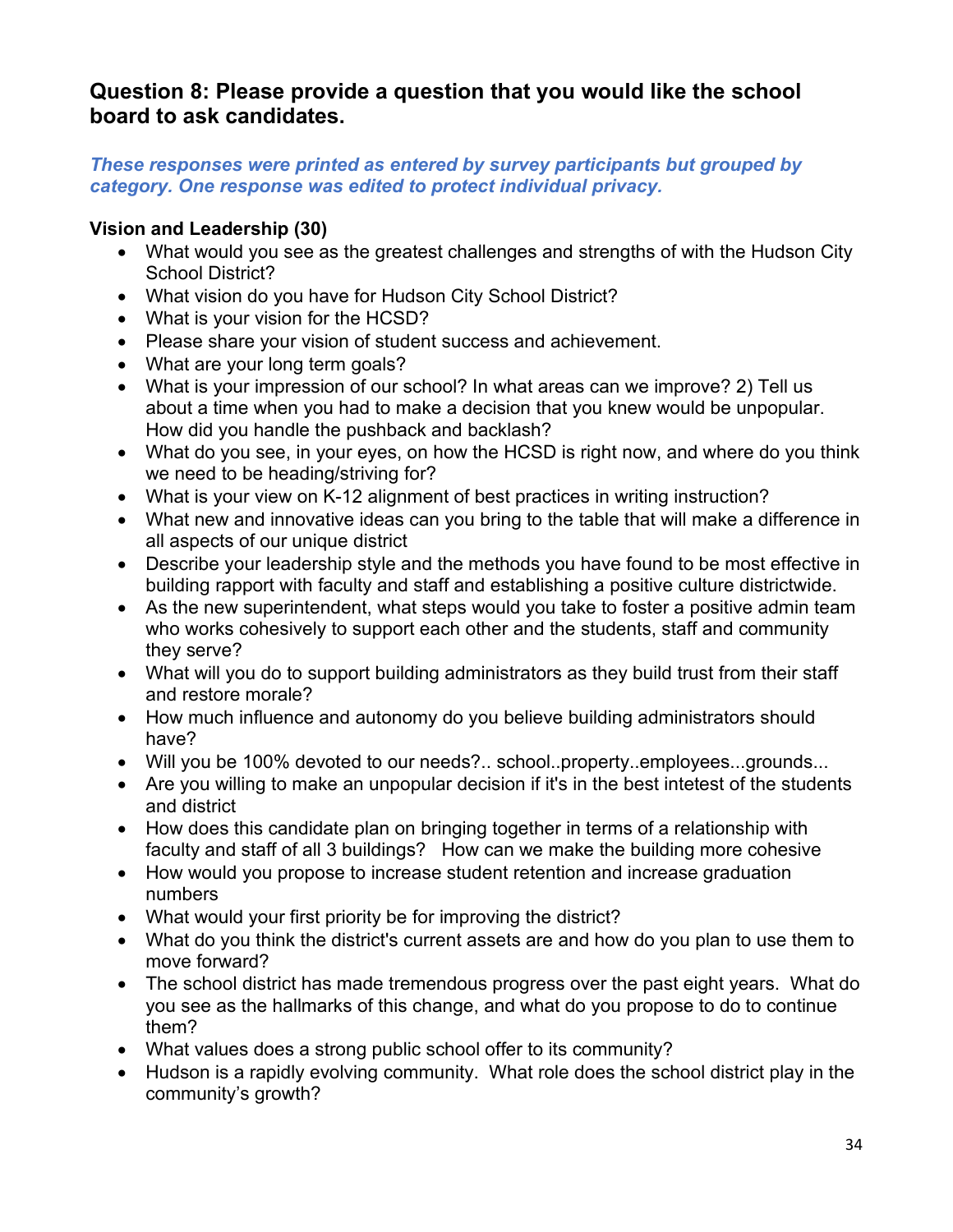- Please describe some of the particular needs of HCSD, as a small city school district. What is your top-level approach to dealing with what you deem to be the highest need area for this small city school district?
- How do you plan on building trust in the Hudson School community?
- Climate is how it feels to work in an environment. What is your leadership style and how will it augment the current climate at HCSD?
- What will be your "fingerprints" on this district after you leave?
- Why does sports instead of education given a higher priority
- What role does education play in preparing kids for climate change?
- Where can we improve the most in the next year?
- What would be one of the first issues you would deal with to make the transition a smooth one?

#### **Experience and Candidacy (27)**

- What experience do you have with the experience and challenges of instructing city students and how will that inform your practice as a superintendent?
- What motivated you to become a superintendent?
- What special talent(s)/knowledge would you bring to our district that is outside of the educational realm but would enhance our district program offerings?
- With credentials being equal among candidates, why should HCSD Board choose you as our next leader?
- What is your strongest strength that will ensure success if you are chosen to fill the Superintendent position?
- What do you consider to be your weaknesses as a potential superintendent and why? How do you intend on strengthening them?
- Why you? Why do think you are the right fit for our school district?
- Why you if all else is created equal ?
- What is your greatest strength and greatest weakness?
- Where do you see yourself in 5-10 years.
- What positive attributes will you bring to the students of HCSD and how will that push them to be their best
- What did you like best about being a classroom teacher?
- Can you retell a time when you felt most vulnerable as a teacher?
- Have you been a teacher? If so how long, what grade levels.
- Why is it important for the new superintendent to have an extensive background in teaching and various building leadership roles in their employment history leading up to taking this position?
- Please identify three major grants/programs that you personally initiated to help develop or improve an educational program.
- What is a mistake you have made in the past and how have you learned from it?
- are you applying because of the great salary, or do you want to improve H C S D
- Why are you interested in being on the school board?
- Do you have connections to previous parties in the school district that could lead to conflicts of interest?
- Tell me about a time that you disagreed with your boss.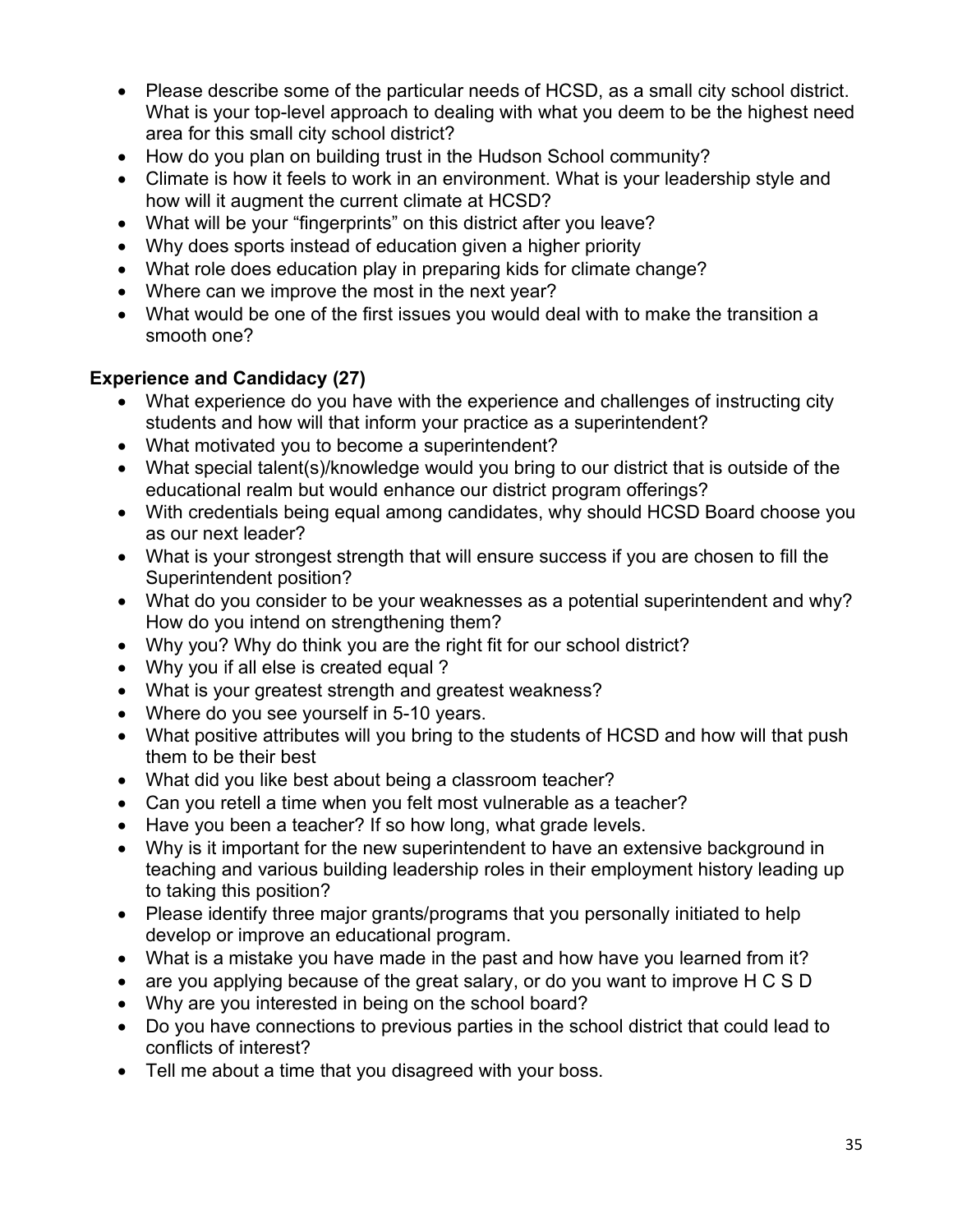- Are you strong enough to stand up and stand out with the school. Are you able to make moves for improvement for this district, not based on what other districts do. Are you able to have this school be a leader and not a follower.
- How do you manage tough situations?
- What experience do you possess that demonstrates the political savvy to navigate the tumultuous waters of dealing with students, parents, community members, the business community and local, state and federal government representatives?
- Give an example of a school related issue tgat you have encountered, how you responded to that issue, then explain why you chose that particular issue and response
- I think it is imperative to hire a candidate with experience in the classroom, as an administration, and one with experience as superintendent in a district similar to the HCSD. Please, a candidate who knows will be committed to staying duration at HCSD verses stepping stone and again one with experience.
- Are they planning on staying or leaving in a year.

# **Student Outcomes and Opportunities (27)**

- What will you do to raise the graduation levels, and the admittance to 4 year academic colleges for our students? They need more than vocational and community college futures.
- What is your current philosophy around handling so-called "problem" students?
- How will you support students struggling to succeed while also providing opportunities high-performing students?
- How will you improve outcomes for all children
- How can you address mental and physical health issues of children to improve their success rates at school
- How do you plan on increasing the quality of education a child receives at Hudson?
- why are local student skill sets so low in our school system in comparison to other districts
- Bearing in mind that HCS are the worst performing academically and the most costly in the state, what is needed to improve student performance? Is there anything that can be realistically achieved in only one year? Or how long would it take to resevere these factors?
- How will you increase educational opportunities for the unique population of students that Hudson district has?
- How would you improve student outcomes for all students? Especially 3-5, 6-8?
- How would you ensure that Hudson's schools serve students of all learning abilities?
- How will you improve student results
- How can we help students perform their best including students who are selfmotivated, as well as those who struggle.
- How will you ensure that all students will receive an equitable and high-quality education?
- How would you describe the special education needs, specifically to Hudson students? What do they need most, based on the geographic location and lack of transportation?
- What do you see in the future of our district with our wide range of economic and cultural family groups?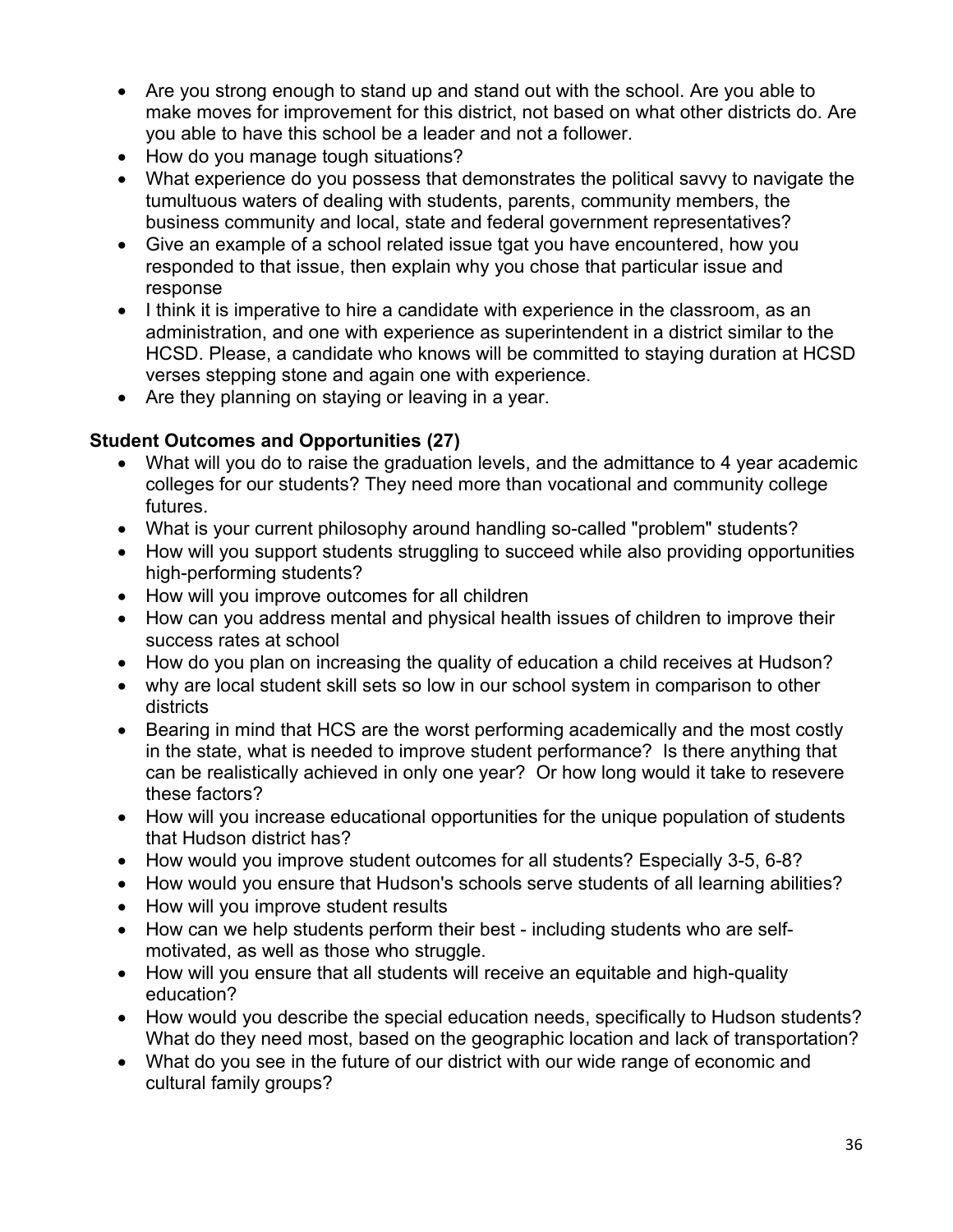- How will the superintendent ensure students are receiving instruction that follows best practices consistently across all grade levels? What data will be used to show growth and improvement across the school district?
- How familiar are you with new programs being instituted on the elementary level( CKLA, 95% group, Science of Reading, LETRS)?
- How would you encouarge a student who has faced challeges beyond his/ her control(i.e. poverty, incarcerated parent, family involved in illegal activities)to stay in school?
- The quality of Hudson City Schools is not accurately reflected in testing, in part because of the number of English Language Learners. How would you address this problem?
- How will you ensure academic growth of the most underrepresented student populations?
- How can we work together with questar to make sure that kids that need to have alternative learning are accepted into programs and have some transparency as to how to get accepted into the programs at questar
- The programs offered at HHS are often limiting, and pale in comparison to many districts. HHS has a low ranking amongst NYS public schools and students are not presented with opportunities to make them competitive in the next stages of their lives, be it college, trades, vocations, military. How will you improve this situation and address complacency amongst educators and students in order to improve the educators' approach towards teaching and encouraging students, improving students' ability to advance and excel and in order to raise the level and caliper of education received at HHS? The factors would include ranking, course offerings, credentials, guidance in order to raise the bar and lead student to greater degree of success.
- What is your approach to disciplinary action and do you see restorative justice practices and trauma-informed care included in your approach?
- How can you provide support for students, faculty, staff, and the community as a whole.
- How would you foster a strong music program in Hudson?
- How would they approach a restorative disciplinary policy that both includes community and that is vertically aligned k-12?

# **Why Hudson (17)**

- Why would you like to work at Hudson City school?
- Why Hudson?
- Why Hudson?
- What about this district has caught your attention?
- What do you know about our district?
- Why come to Hudson and how long do you plan to stay?
- What is the beat example of a successful school comparative to the HCSD? Why? How did they achieve their success? How long did it take?
- why do you seek this position, and what do you see as the main qualities needed to maximize success in the position
- What do you know about Hudson and why would you choose to work in a small district like ours over the others?
- Do you have any idea what you are getting yourself in to?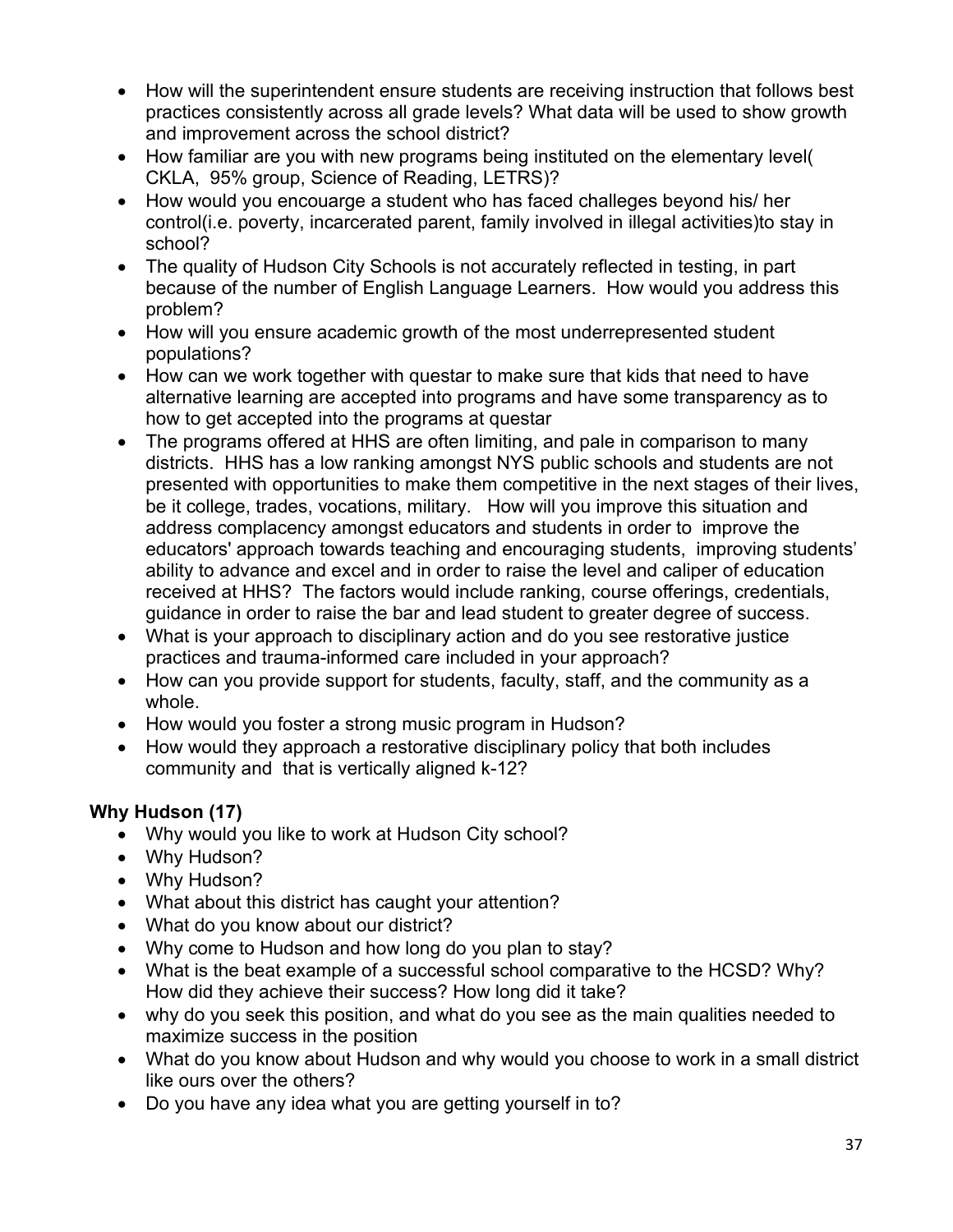• How do you improve enrollment in Hudson city school district during a time when population is increasing around us but families are not choosing Hudson.

# **Communication and Community Engagement (13)**

- How will you connect with our students and with the community they come from?
- How do you increase parent and community engagement in the HCSD?
- How would you best engage students and families outside of school hours for extracurriculars and parent teacher organizations from elementary on?
- How would you increase community involvement and parent turnout at school functions?
- How can you build on the school community
- How do you plan to stay connected to students and teachers?
- What are your thoughts on community engagement for students and how do you increase students' sense of place in Hudson, the Hudson Valley, and greater New York region?
- What could/would you do to raise the reputation of the Hudson City School District in the eyes of the community and potential community?
- Will they be a behind the scene personality or will they make themselves available to parents, staff and any others upon request
- What plan they can come up with to better communicate with parents besides pushing it to her secretary and how long is reasonable to return phone calls to parents.
- What community organizations outside the school have you been involved in recently.
- How will you work with the City of Hudson to develop a stronger relationship between the City and the School?
- Describe one problem that you were able to solve with collaboration from teachers, parents and the commnunity

# **Diversity, Equity, and Inclusion (11)**

- With such an economically and culturally/racially diverse student population, how do you plan to foster more engagement and participation among parents?
- How will you create a sense of community across students & parents from diverse sociology-economic and racial backgrounds?
- Considering the diverse demographics of the school district, what steps would you take to prioritize diversity, equity, and inclusion within the schools and across the district?
- What are the most prominent barriers to educational equity in our community and how would you go about removing those barriers?
- How many years have you spent in a diverse environment what is you experience in working towards diversity?
- Do you understand we do not need someone who thinks they have to "fix" our District, we need someone who embraces us and understands the value of our culture and diversity. What do you know about us?
- What ideas would you bring to the district to promote and educate the staff and students on diversity
- How will you propose to make ALL lives matter, not just BLACk lives?
- What is your stance on Critical Race Theory? Are you for or against it?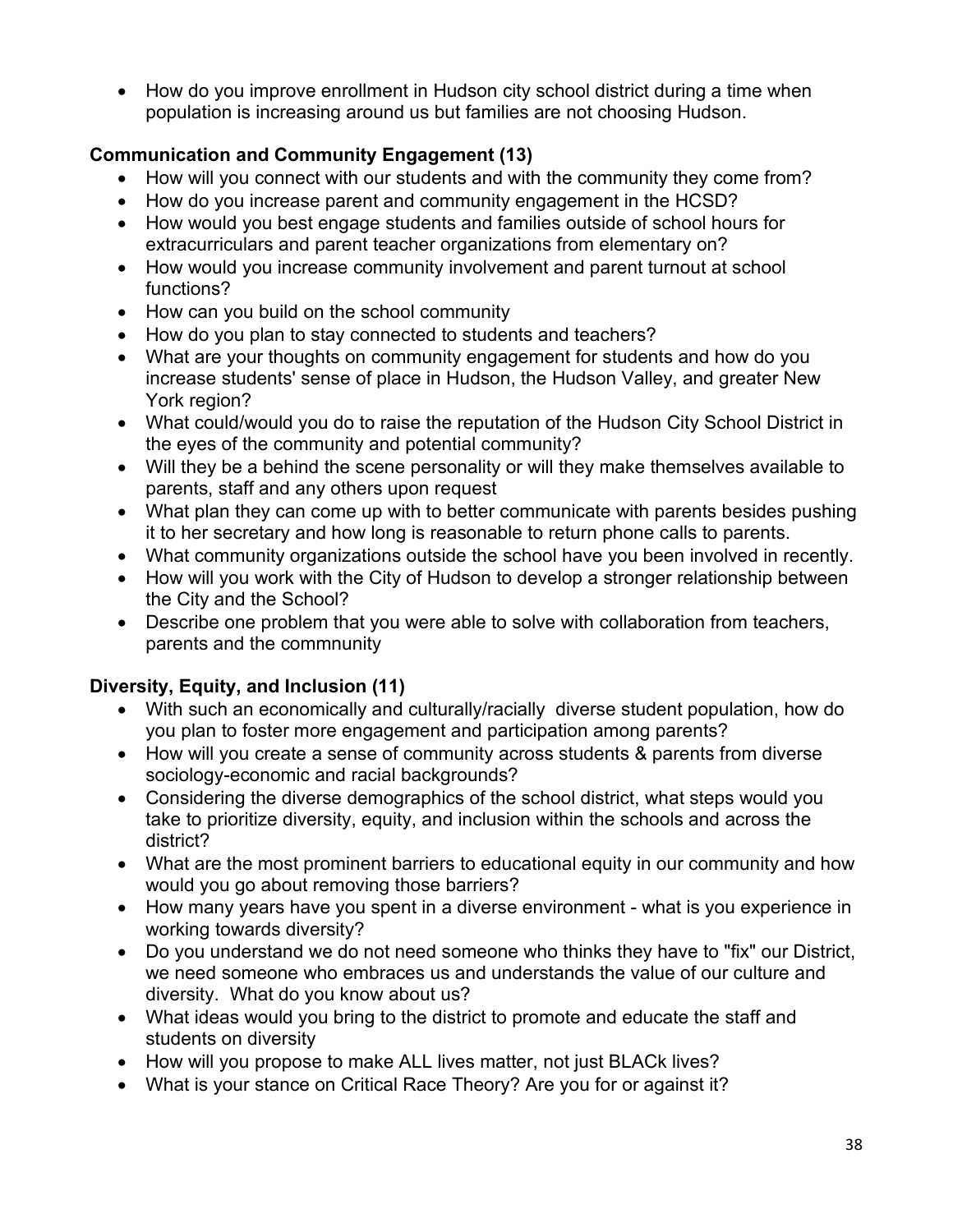- Will you replace that newly created Diversity Administrative Position with a REAL ACADEMIC JOB?
- what is your take on minority leaders in in the school district?

#### **Budget (10)**

- Describe in detail your experience in managing school budgets, including how you were able to improve the quality of education for students using budget neutral initiatives
- Can you work to stay within a budget and stop raising taxes every single year.
- At what budget number would you say we cannot take this to the taxpayers?
- If your budget was cut 15%, what programs would be eliminated?
- why are hudson school budgets so high and actual educational results so low?
- Would you be willing to tell the community that you have frozen the school budget to save taxpayers from going broke while at the same time fixing the academic mess the school is in
- Are you committed to reducing the tax burden on citizens?
- School taxes are quite high, Hudson ranks low, and does not provide adequate preparation and guidance for prep. College bound student, nor is their proper guidance for those interested in pursuing trades. How will you improve the programs and curriculum to address this and replace the embarrassing "Destination Graduation"?
- How can you convince the Hudson business community and those that have just moved to the district that there tax dollars are well spent because many have a negative attitude toward the district
- How will you improve academic achievement and at the same time tighten the budget and lower taxes?

#### **Staff (10)**

- How will you open communication with your staff and maintain clean kond communication?
- How would you go about learning the needs of the faculty and staff?
- How would you go about improving employee morale?
- How does teacher morale affect student achievement?
- How will you inspire teachers to motivate students and achieve excellence?
- What specific steps will you take to understand what teachers are experiencing and work with them to to create solutions to their concerns
- What is your plan to best support teachers and other staff as they embark on a second full year of a drastic change to their job description?
- Why are non instructional employees paid so little and can barley make ends meet? Is this staff not worth a living wage?
- Do Do you have the humility to listen to all stakeholders such as teachers and support staff when there are issues? Since teachers are on the frontlines would you listen to them regarding their needs or will you always side with administration?
- Will you hold teachers accountable if they are not teaching as they should

#### **COVID (9)**

• What is your plan as we head into a post-Covid world